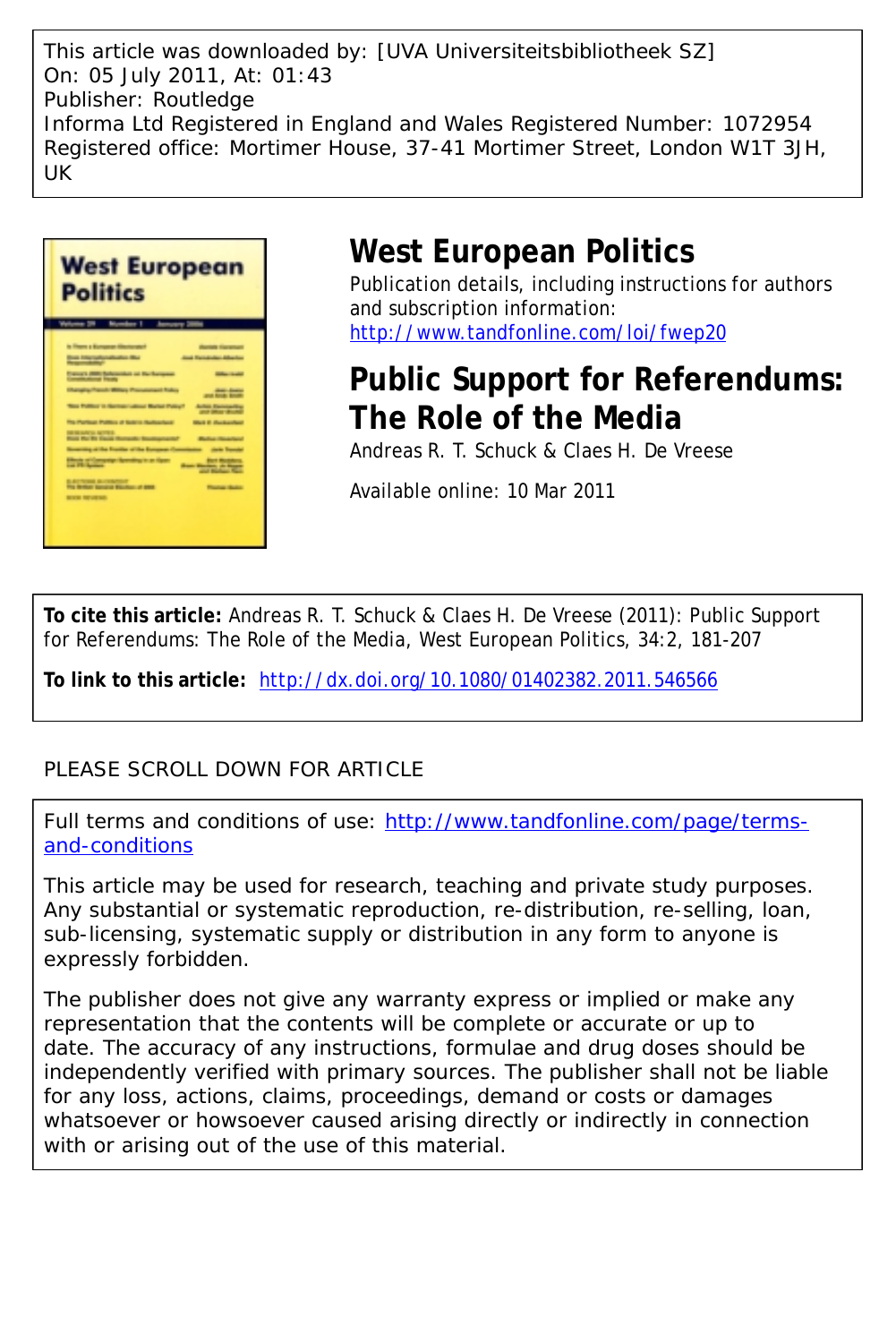# Public Support for Referendums: The Role of the Media

## ANDREAS R. T. SCHUCK and CLAES H. DE VREESE

Previous research is unclear about which citizens support the use of referendums and how a referendum campaign can affect support for direct democracy. This study investigates, first, the factors that determine support for referendums and, second, the role of the campaign in changing support. This is done in the context of the 2005 Dutch EU Constitution referendum. A media content analysis of national media ( $N = 6,370$ ) is combined with panel survey data ( $N = 1,008$ ). The results suggest that those who felt more politically disaffected were more supportive of referendums. Furthermore, higher levels of exposure to tabloid style campaign news led to increased approval of referendums. In a second step, the mechanism behind this effect was tested using an experiment  $(N = 580)$ . When exposed to negative tabloid style news about a referendum proposal, opponents perceive the assumed consequences as more of a threat. This threat perception increased their support for a referendum on the issue at stake as a means to prevent the proposal. The article concludes with a discussion about the conditions under which a dynamic like this is likely to unfold and when alternative explanations for referendum support apply.

The use of referendums has become increasingly popular in recent years (e.g. Butler and Ranney 1994; Hobolt 2009; Scarrow 2001; Setala 1999). Referendums are believed to increase the legitimacy of political institutions and are seen as an instrument to create a greater sense of political efficacy (Bowler and Donovan 2002; but see Dyck and Lascher 2009) and to engage citizens (e.g. Fishkin 1995; Mendelsohn and Parkin 2001). Stimulating citizen participation in political decision-making is seen as an effective way to tackle contemporary problems such as increasing levels of political apathy (Budge 1996). Some scholars argue that the periodic use of referendums could prevent the rise of anti-democratic movements (Resnick 1997) and would serve well as a permanent instrument of civic education

Correspondence Address: a.r.t.schuck@uva.nl; c.h.devreese@uva.nl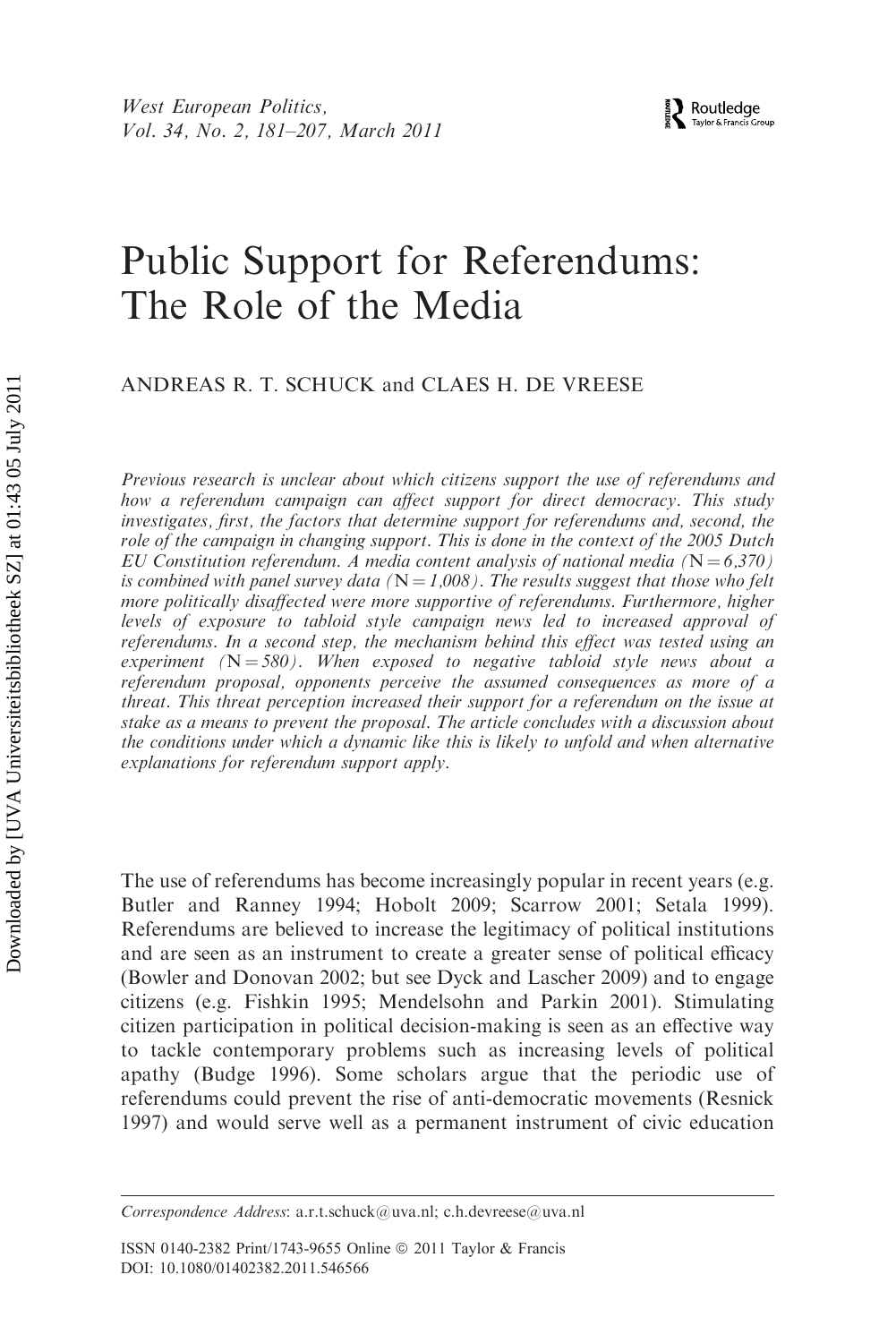(Barber 1984). Others warn that the use of referendums could open the door to populism (Dalton et al. 2001) and foster political intolerance (Sartori 1987) because of the polarisation of political discourse.

Whereas scholars disagree on the potential benefits and threats of direct democracy, referendums are generally popular among the public (Bowler and Donovan 1998; Mendelsohn and Parkin 2001). Yet there are different explanations for why citizens support referendums. Previous research has yielded mixed findings on whether the referendum opportunity is either more embraced by those who are already more politically involved (e.g. Donovan and Karp 2006) or rather by those who feel disaffected with traditional party-based politics (e.g. Dalton et al. 2001).

Given the increasing use of referendums, it is important to learn more about the factors that determine public support for such direct democratic means. Furthermore, whereas public demand for more direct forms of political participation is increasing and politics is responding to this demand (LeDuc 2003), referendum support is still most often seen as a static concept or stable attitude. Not much is known about the factors that account for change in referendum support on the individual level. No study so far has looked at, for example, the potential of the referendum campaign to increase or decrease individual referendum support. However, campaigns represent pivotal moments in the formation of public opinion and the individual referendum experience is very much tied to the campaign. Political issues are publicly discussed during campaigns and receive extensive media attention. Attitudes can be influenced and opinions can be shaped not only with regard to the issue at stake but also with regard to the referendum instrument itself. Thus, understanding the dynamics of the campaign can add to our understanding of what shapes individual support for referendums and how stable or flexible such attitudes are over time.

We focus our attention on a referendum on a topic of European integration which has been the focus of numerous national referendums over recent decades (see e.g. Hobolt 2005, 2009; Hug 2003; Hug and Sciarini 2000). This article reports on the findings of two complementary studies. The first part investigates the factors that determine support for referendums in the context of the Dutch 2005 EU Constitution referendum and we examine the role of the news media in changing individual-level support over the course of the campaign. The second part takes the investigation one step further and explores the underlying mechanisms of how the news media can affect referendum support.

#### Study 1: Public Support for Referendums and the Role of the Campaign

Previous research has yielded inconclusive results on the motives behind individual referendum support (e.g. Dalton et al. 2001; Donovan and Karp 2006). The present study attempts to answer the question who supports referendums and also to assess the role of the campaign in changing support.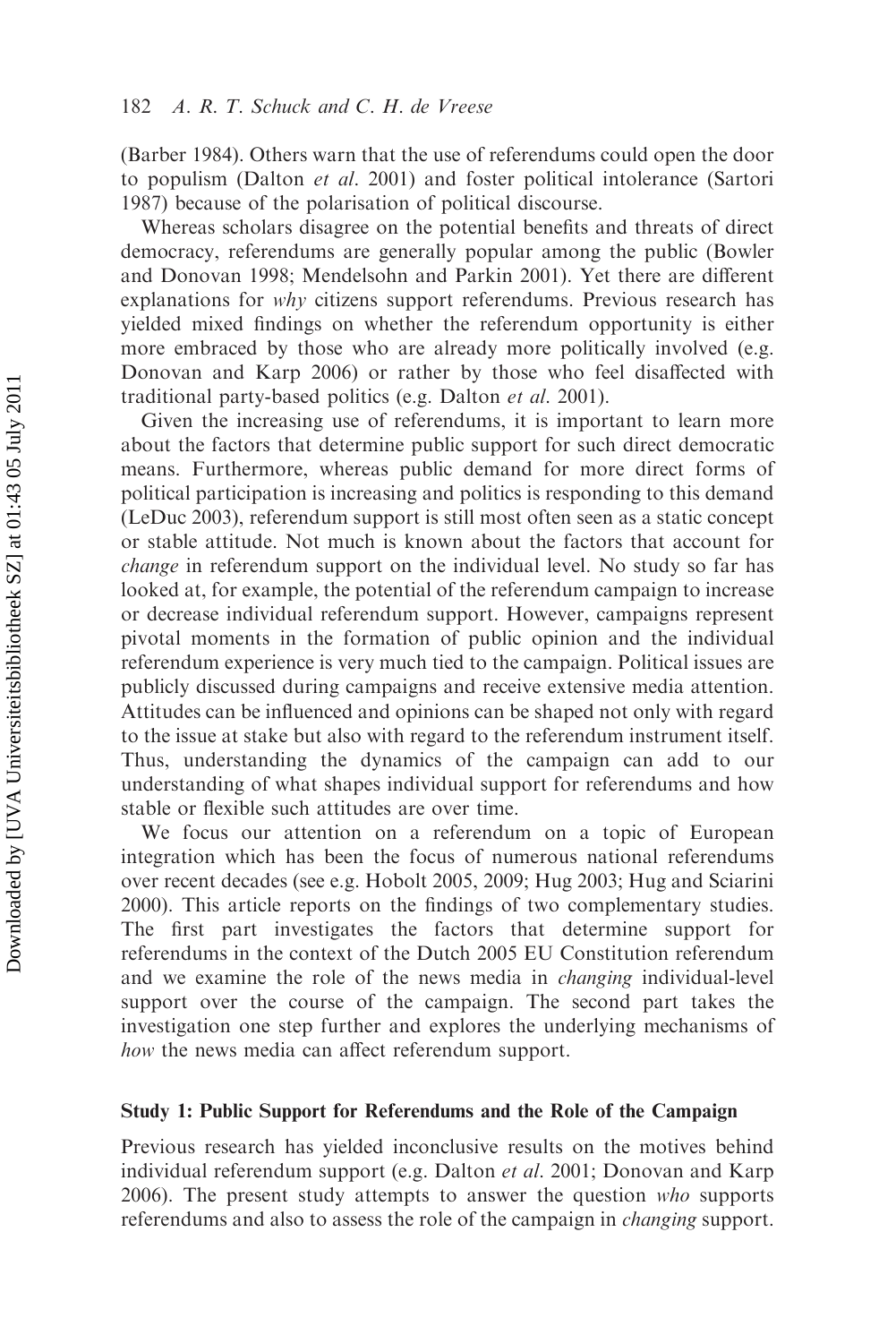This is within the context of the Dutch 2005 EU Constitution referendum in which a majority of 62 per cent voted against the proposal. The question, however, remains who embraced the referendum opportunity the most and how the campaign affected individual approval. Previous research has come up with two hypotheses in an attempt to explain public support for referendums. First, the cognitive mobilisation hypothesis claims that people with greater cognitive resources, such as education or knowledge, are more likely to make use of the referendum opportunity since they arrive at more informed decisions and are more motivated to participate in the political process. This explanation is based on the observation that citizens are increasingly less willing to leave political decision-making solely up to political authorities and are demanding a more active role themselves (e.g. Dalton 1984; Inglehart 1990). In this perspective the increasing demand for forms of direct democratic participation is linked to an increase in political skills among citizens. Thus, those citizens who are more interested in politics and more willing to participate are also seen as more likely to support referendums since they represent an additional opportunity for political expression.

On the contrary, the political disaffection hypothesis claims the exact opposite. In this perspective, referendums are expected to be embraced especially by those citizens who feel disconnected from traditional party politics and who are at the margins of the political process. For them a referendum offers an alternative way of political expression which can have a concrete and immediate impact on political processes. Indeed, some research suggests that the increasing demand for the use of direct democracy stems predominantly from citizens who hold a more critical or sometimes even cynical attitude towards politics while at the same time they remain committed to democratic principles (e.g. Inglehart 1999; Norris 1999). Thus, in this perspective the driving force for support for direct democratic means is dissatisfaction or disillusionment with governments and the political process as a whole. Dalton et al. (2001), for example, argue that popular support for direct democracy is highest among those who are at the periphery of politics (see also Donovan et al. 2009) and who are less interested and less informed than other citizens. Thus, support for direct democracy in this perspective is not seen as primarily linked to a desire for more political participation or responsibility but rather to the dissatisfaction with traditional political representation (e.g. Hibbing and Theiss-Morse 2001). This also points to a more normative aspect of the issue, namely the potential for direct democratic means to give rise to populist forces (see Dalton et al. 2001), as most populist parties are in strong support of referendums (Bowler et al. 2003).

Popular support for direct democracy is generally high (e.g. Bowler and Donovan 1998; Dalton et al. 2001; Mendelsohn and Parkin 2001). However, previous research has yielded inconclusive results as to who is most supportive. Some studies support the political disaffection hypothesis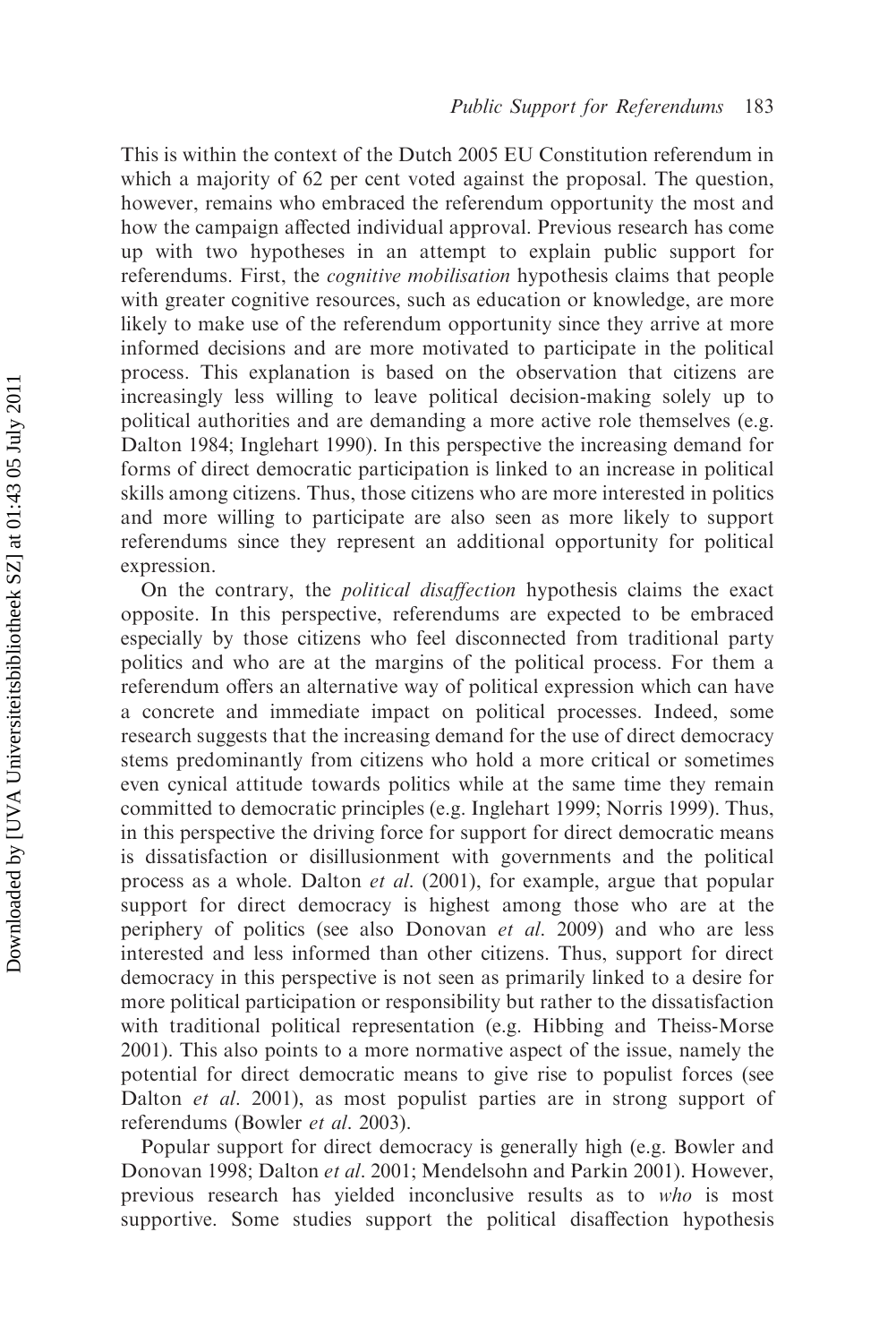(Dalton et al. 2001; Gilljam et al. 1998) and others support the cognitive mobilisation hypothesis (Donovan and Karp 2006) while some find no support for either explanation (Craig *et al.* 2001). Based on the mixed findings of previous research this study tests both the cognitive mobilisation hypothesis and the political disaffection hypothesis as complementary rather than alternative explanations for public support for direct democracy:

H1: Higher levels of political involvement are related to higher levels of support for public referendums (cognitive mobilisation hypothesis). H2: Higher levels of political disaffection are related to higher levels of support for public referendums (political disaffection hypothesis).

Additionally, the role of the campaign in changing individual support for referendums is assessed.

#### The Role of the Referendum Campaign

No study so far has set out to explain the factors that account for change in individual support for referendums and which role referendum campaigns can play in affecting approval of such direct democratic means. However, opinions are shaped and opposing views are publicly discussed during campaigns. Referendum campaigns have the potential to increase levels of political interest and knowledge (Mendelsohn and Cutler 2000). Higher levels of media attention devoted to a referendum issue can foster public deliberation and contribute to feelings of higher political competence among citizens (Bowler and Donovan 2002). Importantly, a national referendum campaign is a key event and not only gives momentum to the issue at stake, but also to the referendum instrument as such. In this context the news media play a pivotal role in providing cues for the public on what to think about referendums. The media are of special importance for voters, being the main source of new information (Bennett and Entman 2001; Dalton 2002; de Vreese and Semetko 2004a). In fact, EU citizens have repeatedly reported TV news and newspapers to be their most important source of information (e.g. European Commission 2003/04), and also their most important information source during referendum campaigns (e.g. Jenssen et al. 1998). Thus, the information environment that is provided by the news media is also of key importance in the formation of opinions regarding the referendum instrument itself.

This study focuses on the *evaluative tone* towards the referendum proposal in campaign news, which we consider to have the potential to affect citizens' opinions about referendums. Previous studies show that the tone of news coverage during a campaign can influence attitudes towards the issue as stake (e.g. Druckman and Parkin 2005). In an EU context, studies have shown how the tone of news coverage can affect voting behaviour in referendums (de Vreese and Semetko 2004b) or citizens' support for further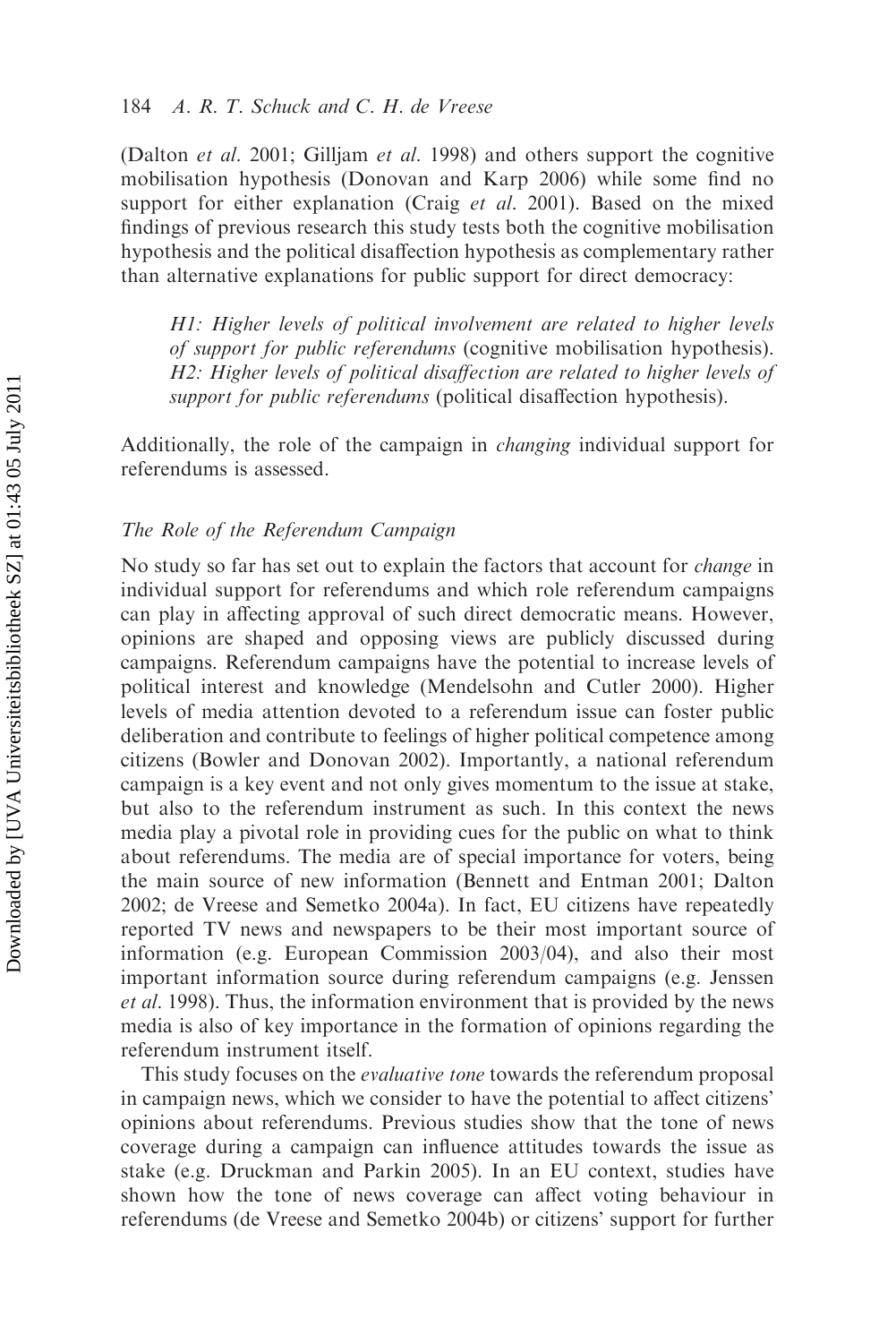enlargement (e.g. de Vreese and Boomgaarden 2006; Maier and Rittberger 2008). Schuck and de Vreese (2006) demonstrated how news coverage portraying EU enlargement as a 'risk' not only depressed individual-level support but also personal benefit expectations. These findings on the impact of the tone of news coverage on individual attitudes tie into findings of studies in health communication, which have shown how media coverage of health issues can induce feelings of being at risk (e.g. Morton and Duck 2001), which in turn has the potential to mobilise people to engage in selfprotective behaviour. Thus, the tone of news coverage in a referendum campaign could either make people more excited about the use of referendums as a means of direct democracy but it could also exert an influence by making people feel uneasy about certain consequences and thus more supportive of referendums as a tool to prevent an unwanted outcome. The analysis distinguishes between broadsheet and tabloid media outlets since previous research has shown that tabloid news coverage has a higher emotional appeal as compared to more serious broadsheet news coverage (e.g. Schönbach 2000) which might cause possible effects due to enhanced information processing (Grabe et al. 2000).

Since any potential media-driven campaign effect with regard to increases or decreases in public support for referendums has to be contingent upon the content characteristics of campaign news coverage we formulate a research question rather than a formal hypothesis:

RQ1: How do higher levels of exposure to news coverage during a campaign affect public support for referendums?

### Method

This study employs a multi-method research design combining a media content analysis and a two-wave panel survey, first, to assess how the news media covered the referendum and, second, to investigate what factors determine public support for referendums and how the campaign affected change in referendum support on the individual level.

### Content Analysis

Design. The content analysis was carried out on news items of all major national Dutch newspapers and national TV news and current affairs programmes in the six weeks leading up to the referendum. The content data stem from the EU Constitution Referendum Study conducted at the Amsterdam School of Communication Research (ASCoR) at the University of Amsterdam. Detailed information on the design of this study is published elsewhere (Schuck and de Vreese 2008) and is available upon request from the authors.<sup>1</sup> This study concentrates on the tone towards the EU Constitution in campaign news coverage since the way the referendum is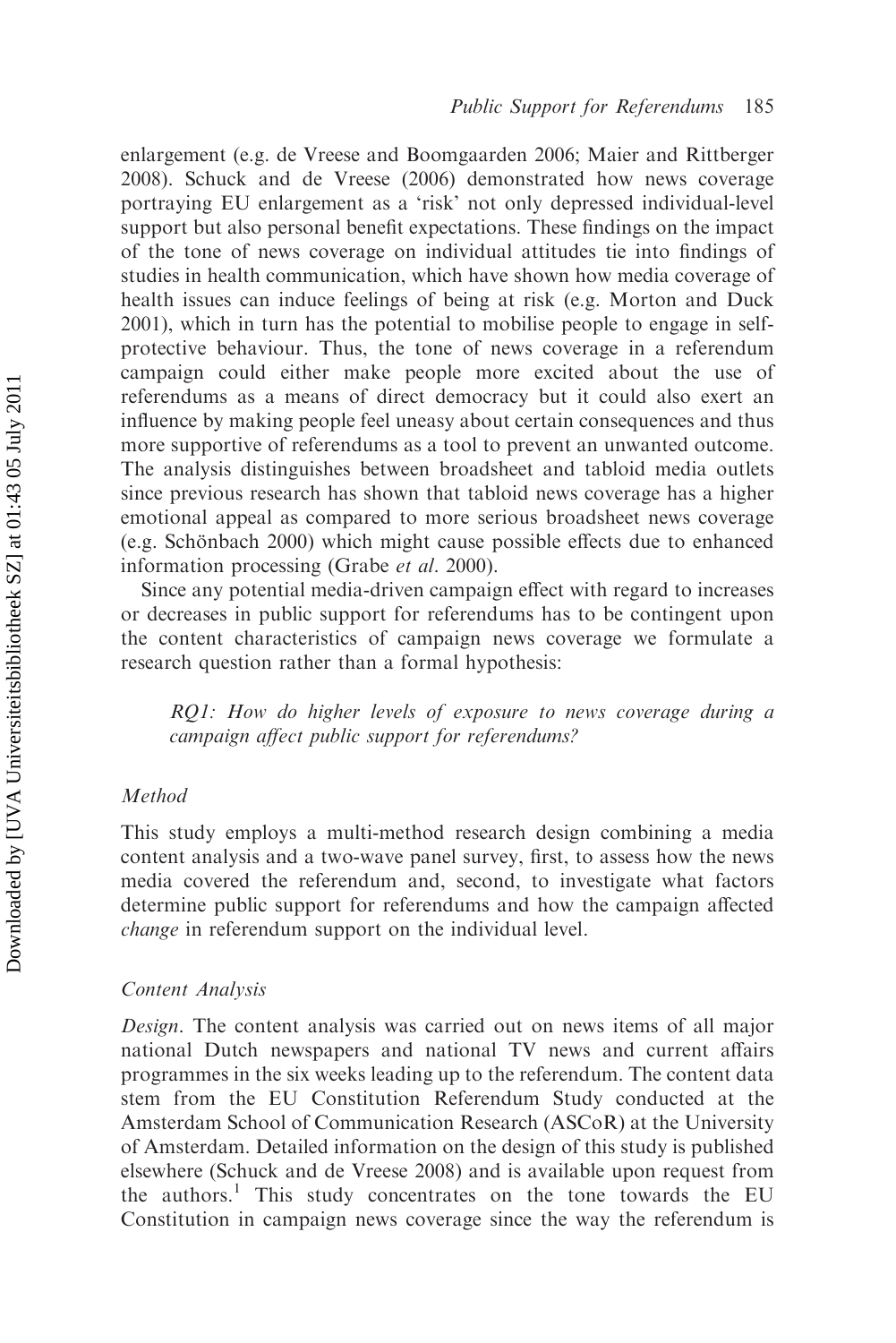covered is expected to potentially affect what people think of referendums as a means of direct democracy.<sup>2</sup>

### Two-Wave Panel Survey

Procedure. Our panel data stem from a two-wave panel survey conducted by GfK Benelux on behalf of the University of Twente, the Netherlands (see Aarts and van der Kolk 2006). The survey consists of a pre- and postreferendum panel component. The sample frame was formed by an existing large household panel. The response rate was 66 per cent in wave 1, and 81 per cent in wave 2 with a net sample of 1,008 respondents participating in both waves.<sup>3</sup> The interviews were conducted by means of computer-assisted web-based interviewing (two-thirds) and computer-assisted telephone interviewing (one-third).

Sample characteristics. The sample consists of 47.4 per cent male, average age is 48.3 years (SD = 15.98). Most respondents are household heads (59.8) per cent), and have a net income between  $\epsilon$ 1,300 and  $\epsilon$ 1,500 per month (14 per cent). Compared to census data the sample is representative of the Dutch electorate.<sup>4</sup>

## Measures of Two-Wave Panel Survey

The specific wording and the descriptives for all variables listed below can be found in the Appendix. To test both the cognitive mobilisation hypothesis and the political disaffection hypothesis we specify one OLS regression model explaining general approval of referendums. Furthermore, we specify one OLS regression model explaining change in general approval of referendums. This second model includes media and campaign exposure measures as the key independent variables as well as several control measures in order to predict *change* in referendum approval over the course of the campaign.

#### Dependent Variable

Approval of referendums. Respondents indicated their general approval of public referendums on a five-point Likert scale reaching from 1 – strong disapproval of public referendums to 5 – strong approval of public referendums both in wave 1 ( $M = 3.91$ ,  $SD = 1.19$ ) as well as in wave 2  $(M = 4.05, SD = 1.14).$ <sup>5</sup>

## Independent Variables

Cognitive mobilisation. For the cognitive mobilisation hypothesis we assume that greater cognitive resources make it more likely that people support direct democratic means since they are better able to arrive at an informed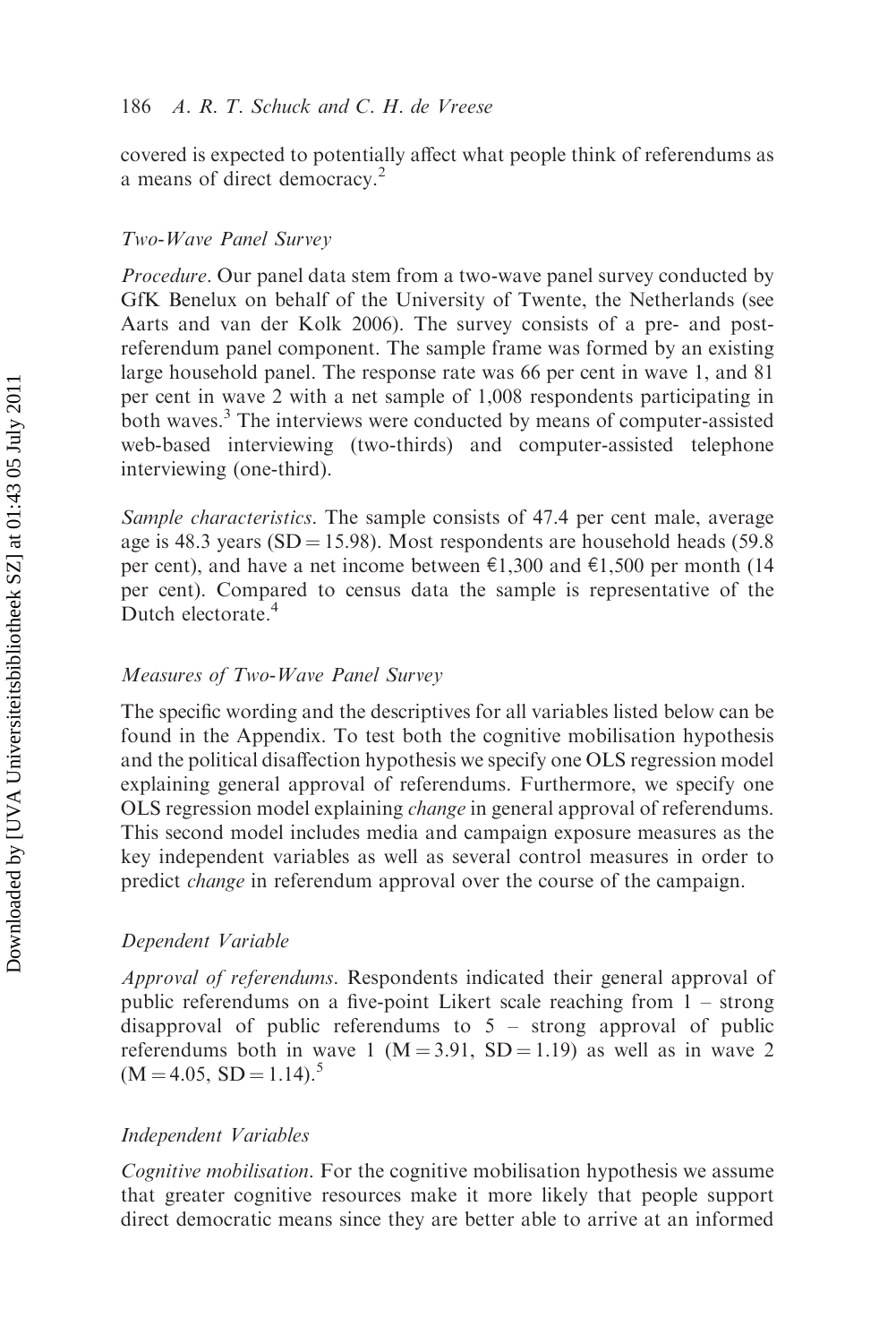decision and thus embrace the opportunity of getting more politically involved. We control for socio-demographic factors such as age, gender, and education.<sup>6</sup> The assumption is that younger voters and those with higher education are more supportive of referendums. Findings on gender have been inconclusive in past research. Age is measured in years, gender is coded as male and education is measured on a six-point scale consisting of obtainable Dutch educational qualifications (from low to high). Furthermore, in order to mirror individual motivation we asked if respondents had participated in the last national election and included a measure combining general political interest as well as specific interest in EU affairs.<sup>7</sup> According to the cognitive mobilisation hypothesis, those who participated in the last general election and those with higher political interest should be more supportive of referendums.

Political disaffection. The political disaffection hypothesis claims that those who are cynical about politics, disengaged and at the margins of the political process are more supportive of referendums as an alternative way of getting involved and having a say. Thus, in order to see if voters at the 'periphery of politics' (Dalton et al. 2001) are more engaged by referendums we include two dummy variables representing right political and left political leaning as opposed to centrist views (see also Donovan and Karp 2006). We also include a variable indicating if respondents voted for a losing party in the last general election and thus have to be considered as being in opposition to the incumbent government.<sup>8</sup> Another factor which represents detachment from the political process was if someone had not voted in the last general election.<sup>9</sup> According to the political disaffection hypothesis, those feeling less politically efficacious and those less satisfied with democracy are also expected to be more in support of a referendum. Political efficacy was measured as an index consisting of four items and we include measures both for satisfaction with domestic democracy as well as for satisfaction with EU democracy.<sup>10</sup>

Campaign model. This study specifically tests to what extent the campaign contributed to change in approval of referendums. In order to mirror change in between the two panel waves we include the time 1 measure for referendum approval in the model (see de Vreese and Semetko 2004a; Markus 1979). We also control for vote choice (yes or no) as well as a list of other control variables.<sup>11</sup> Furthermore, we add a measure for campaign evaluation consisting of two items.<sup>12</sup> In addition, respondents were asked to indicate their frequency of interpersonal communication about the referendum. The key independent variable in the campaign model, however, is media use. In our panel survey we asked respondents for their use of those media outlets that are included in our content analysis. For television news we distinguish between exposure to the main public TV news show NOS Journaal, the main private programme RTL Nieuws, and the main current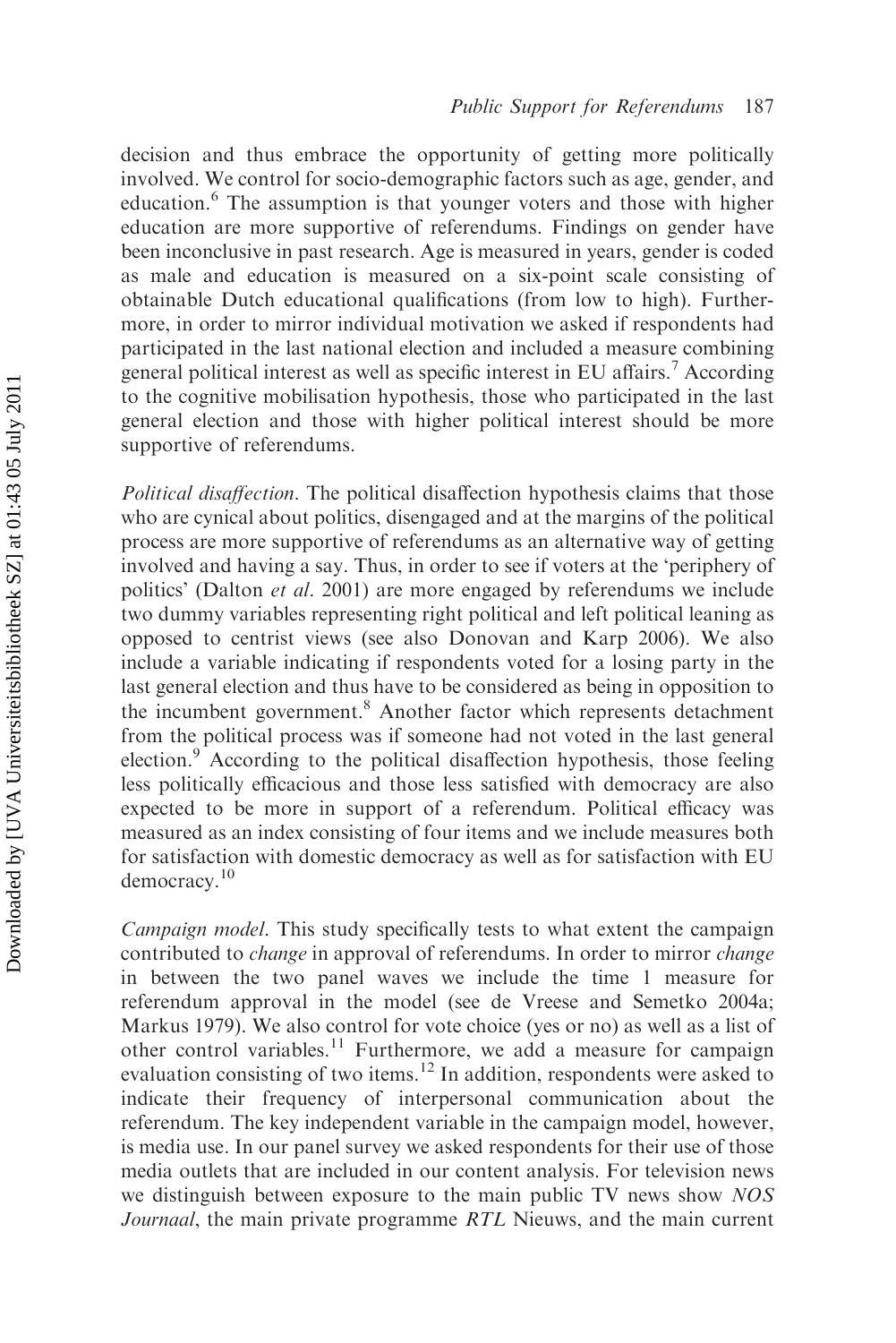affairs programme  $NOVA/Den$  Haag vandaag. For newspaper coverage we built two additive index scales, one for tabloid outlets (Telegraaf, Algemeen Dagblad, Metro) and one for broadsheet outlets (NRC Handelsblad, Volkskrant, Trouw) (see Appendix). Furthermore, we asked how often respondents visited websites on political subjects during the campaign.

#### Results

#### Content Analysis

Tone of campaign coverage. The tone of news coverage can influence how people think about an issue during a campaign and consequently also how people think about the referendum instrument as such: 34.8 per cent  $(n = 454)$  of all items were positive in tone towards the EU Constitution and 20.2 per cent ( $n = 263$ ) were negative; 36.5 per cent ( $n = 475$ ) carried no valence and an additional 8.5 per cent  $(n = 111)$  were balanced in tone. In order to compare the evaluative tone towards the Constitution across outlets we built a scale (reaching from  $-1$  to  $+1$ ), which is based only on those news items with either a positive or a negative evaluation of the EU Constitution (M = 0.27, SD = 0.96,  $n = 717$ ).<sup>13</sup> Tabloid newspapers were significantly less positive in their evaluation ( $M = 0.08$ ,  $SD = 1.00$ ,  $n = 205$ ) as compared to broadsheet newspapers  $(M = 0.33, SD = 0.94, n = 433)$ ,  $t(636) = -3.09$ ,  $p < 0.01$ ; and they were also significantly less positive compared to the current affairs TV news programme NOVA/Den Haag vandaag (M = 0.40, SD = 0.92, n = 47),  $t(250) = 2.02$ ,  $p < 0.05$ .<sup>14</sup>

### Two-Wave Panel Survey: Cognitive Mobilisation and Political Disaffection

Table 1 yields little support for the cognitive mobilisation hypothesis. On the contrary, most of the signs point in the opposite direction to what would have been expected. Lower levels of interest, motivation and education are related to higher levels of approval. These findings yield indirect support for the political disaffection hypothesis. Indeed, Table 1 further supports the main assumptions of the political disaffection hypothesis. Almost all signs are in the expected directions. Lower levels of political efficacy and dissatisfaction with domestic democracy are especially related to higher levels of referendum support.<sup>15</sup> Thus, this study has found more support for the political disaffection hypothesis than for the cognitive mobilisation hypothesis.<sup>16</sup>

#### Campaign Model

Looking at how referendum support has changed between our two panel waves we find that overall public support for referendums slightly increased over the course of the campaign. On the individual level we see an increase in the average change in support between the two panel waves  $(M = +0.13,$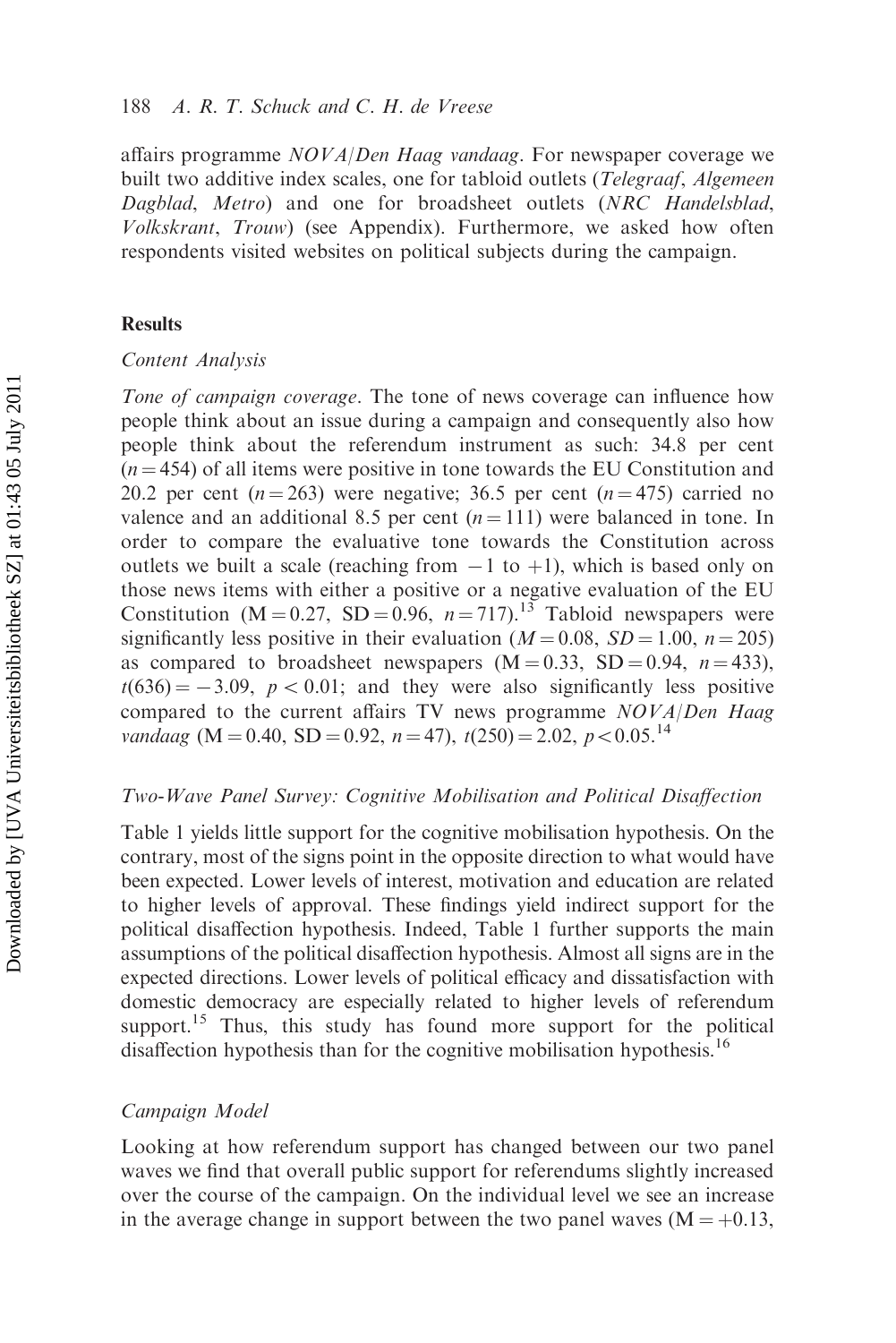|--|--|

| <b>Cognitive mobilisation</b>                                    |             |         |
|------------------------------------------------------------------|-------------|---------|
| Gender (male)                                                    | $-0.004$    | (0.078) |
| Age                                                              | $-0.005$    | (0.003) |
| Education                                                        | $-0.068**$  | (0.026) |
| Political interest                                               | 0.031       | (0.078) |
| Voted in last election                                           | $-0.021$    | (0.164) |
| <b>Political disaffection</b>                                    |             |         |
| Political orientation (left)                                     | 0.114       | (0.110) |
| Political orientation (right)                                    | 0.017       | (0.095) |
| Voted for losing party                                           | 0.125       | (0.087) |
| Political efficacy                                               | $-0.805***$ | (0.127) |
| Satisfaction with domestic democracy                             | $-0.140*$   | (0.067) |
| Satisfaction with EU democracy                                   | 0.059       | (0.068) |
| Adjusted R-square                                                | 0.08        |         |
| <i>R</i> -square change (incl. political disaffection variables) | ***         |         |
| N                                                                | 862         |         |

OLS REGRESSION TESTING COGNITIVE MOBILISATION HYPOTHESIS AND POLITICAL DISAFFECTION HYPOTHESIS AND EXPLAINING GENERAL APPROVAL OF PUBLIC REFERENDUMS

Note: Cell entries are unstandardised coefficients (standard errors in parentheses).  $*_p \leq 0.05; **p \leq 0.01; ***p \leq 0.001$  (two-tailed).

 $SD = 1.19$ .<sup>17</sup> Although the net change seems negligible at first sight, Figure 1 shows that there has indeed been considerable change in support ratings for referendums on the individual level. Almost half of the respondents have changed their degree of support, 26.5 per cent became more supportive and 21.9 per cent became more sceptical of referendums over the course of the campaign.

Table 2 shows that the campaign mattered for changes in referendum support. Adding our media variables to the model significantly increases the explanatory power of the overall model.<sup>18</sup> In particular, we find that higher levels of exposure to campaign news in tabloid newspapers are related to increases in support for referendums.<sup>19</sup> As we know from our content analysis, these outlets carried a larger share of negative news as compared to other outlets. Furthermore, higher frequency of internet use is related to a drop in support. In a next step, we address the question how news affect support for referendums and investigate which underlying mechanisms can account for these effects.

### Study 2: Explicating the Underlying Mechanisms of the Effects of News on Referendum Support

The first part of this article showed that higher levels of exposure to tabloid news during the EU Constitution referendum campaign increased referendum support and that these outlets carried a larger share of negative news as compared to other outlets. The second part now investigates the underlying mechanisms behind these effects and explores how tabloid news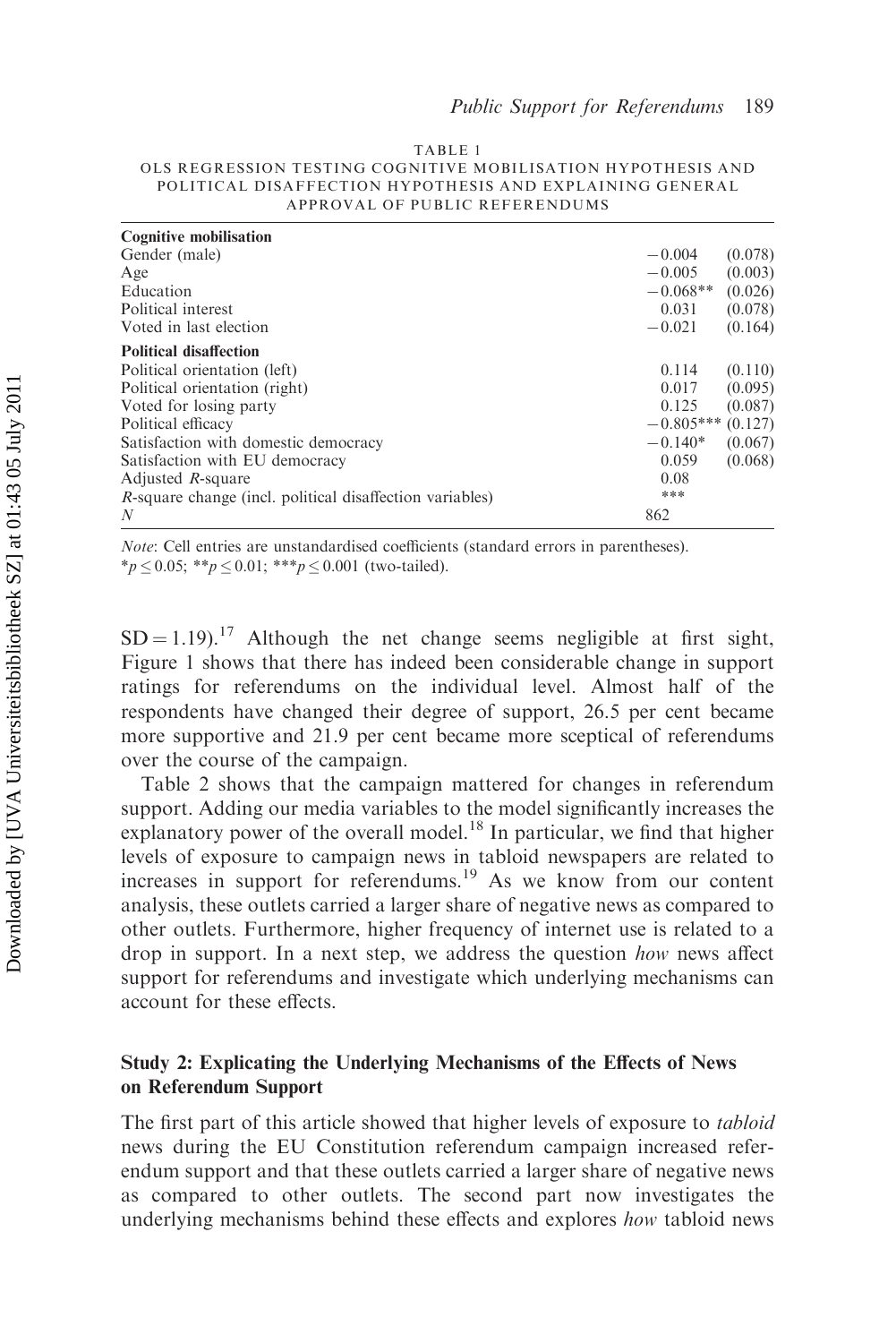

FIGURE 1 INDIVIDUAL CHANGE IN GENERAL APPROVAL OF PUBLIC REFERENDUMS OVER THE COURSE OF THE CAMPAIGN

*Note:* Numbers are percentages indicating the extent to which respondents  $(N = 1,008)$  have either decreased (minus), increased (plus) or remained stable (zero) in their support for referendums over the course of the campaign on a scale from 'minus 4' (maximum decrease in support) to 'plus 4' (maximum increase in support). 51.6 per cent of all respondents remained stable in their general approval of referendums over the course of the campaign, 48.4 per cent changed in their support for referendums.

| TABLE 2                                                               |
|-----------------------------------------------------------------------|
| OLS REGRESSION EXPLAINING <i>Change</i> in General Approval of Public |
| REFERENDUMS OVER THE COURSE OF THE CAMPAIGN                           |

| Time 1 control                                 | $0.395***(0.037)$ |         |
|------------------------------------------------|-------------------|---------|
| Approval at time 1                             |                   |         |
| Vote choice                                    |                   |         |
| Vote choice (no)                               | $0.366***(0.099)$ |         |
| Campaign variables                             |                   |         |
| Interpersonal communication                    | 0.063             | (0.062) |
| Campaign evaluation 1 ('sincere')              | 0.022             | (0.045) |
| Campaign evaluation 2 ('informative')          | 0.050             | (0.047) |
| News variables                                 |                   |         |
| Tabloid newspapers                             | $0.457*$          | (0.222) |
| Private TV news (RTL Nieuws)                   | $0.064(*)$        | (0.038) |
| Broadsheet newspapers                          | 0.507             | (0.319) |
| Public TV news (Nos Journaal)                  | $-0.042$          | (0.061) |
| TV current affairs programmmes                 | $-0.021$          | (0.047) |
| Internet use                                   | $-0.109*$         | (0.047) |
| Adjusted R-square                              | 0.31              |         |
| <i>R</i> -square change (incl. news variables) | *                 |         |
| N                                              | 538               |         |

Note: Cell entries are unstandardised coefficients (standard errors in parentheses).  $(*p \le 0.10; *p \le 0.05; ***p \le 0.001$  (two-tailed).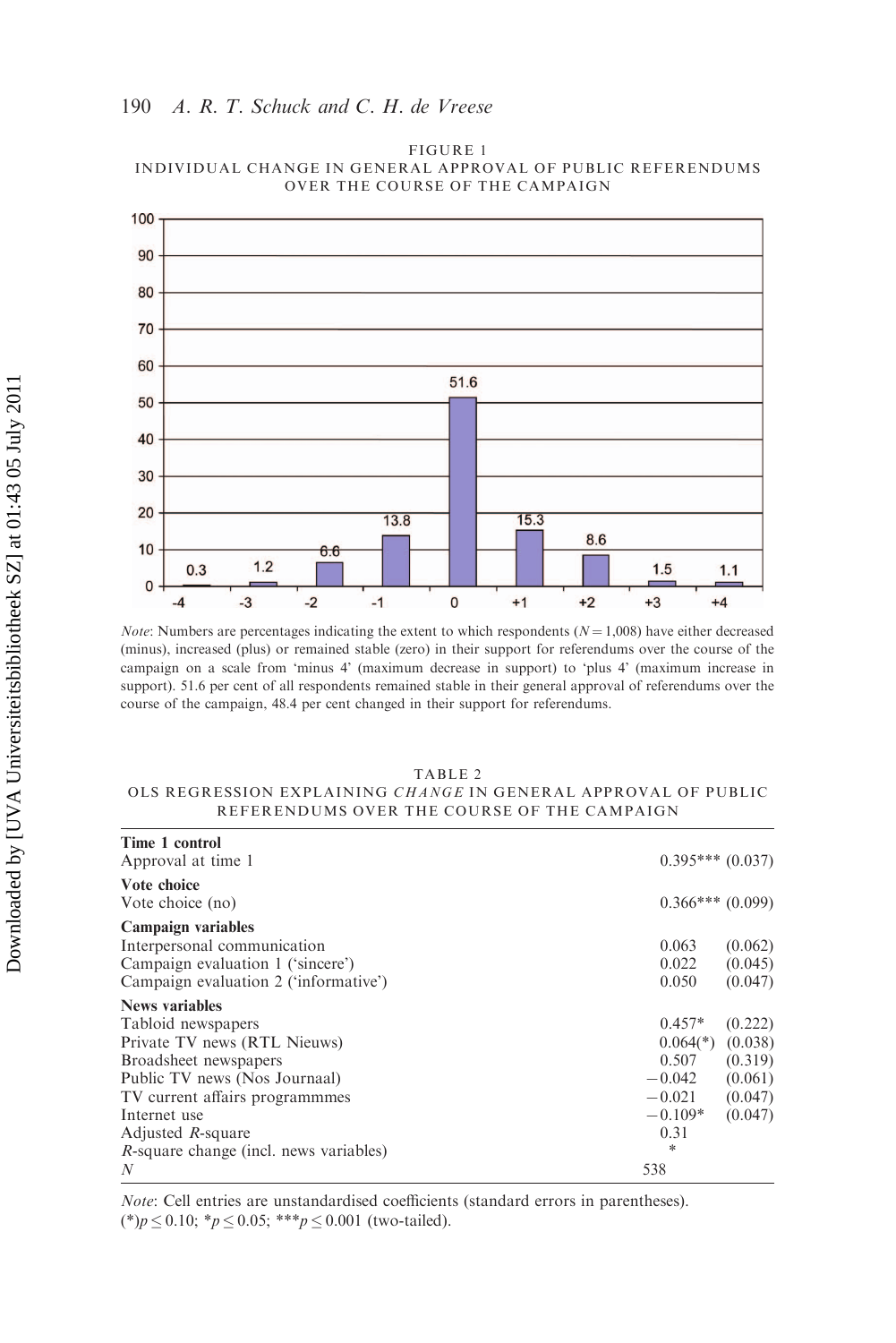can affect referendum support. This is done within the context of the signing of the Treaty of Lisbon by the EU heads of government in December  $2007^{20}$ 

A lot of scholarly debate has focused on the increasing 'tabloidisation' of news in recent years. This process implies an upgrading of scandal and 'infotainment' at the expense of hard news and a spill-over of this trend from the popular to the quality press (Franklin 1997; Langer 1997). In an increasingly competitive market and under mounting commercial pressure, news media have to attract large audiences. As a consequence of this process, tabloid newspapers are characterised as paying extra attention to the 'saleability' of information (Esser 1999).

This market orientation is thought of as resulting in the adaptation of tabloid news values such as entertainment, sensation, negativity, or human interest stories (Franklin 1997; Harcup and O'Neill 2000) in order to generate more involvement and attract more interest from the audience. At the same time there is less space devoted to information (Rooney 2000) such as more serious international or political news coverage (Connell 1998; McLachlan and Golding 2000; Uribe and Gunter 2004; Winston 2002). However, aside from the topical focus in tabloid news coverage there are also certain formal features which are characteristic of tabloid news. McLachlan and Golding (2000) identify the use of more pictures, bigger headlines and less text as typical for tabloid news coverage (see also Djupsund and Carlson 1998). Furthermore, tabloid and broadsheet reporting differ in the choice of lexical items used (Jucker 1992). The vocabulary of tabloid news consists of comparatively shorter expressions (Freeborn 1996), more informal expressions (Jucker 1992) and more use of emotional language such as expressions of extreme (positive or negative) evaluation, for example rhetorical questions, appeals or superlatives in headlines (Schönbach 2000). Furthermore, not only is the coverage as such more personalised (Sparks 2000; Uribe and Gunter 2004), presenting public figures as private persons, but there are also more attempts to approach readers more personally and in this way involve them more. Also, with regard to layout and design, tabloid news coverage shows more attempts to structure content in order to make it more easily accessible for readers, for example by emphasising certain parts of the text using bold type or bigger fonts (Schönbach 2000).

Importantly, such differences in reporting style between tabloid and broadsheet news can result in different perceptions among readers (Jucker 1992). Formal features of news coverage have been shown to affect readers' interpretations and the meaning derived from a story (Grabe et al. 2000, 2003). It has been shown, for example, that tabloid-style reporting increases arousal and attention while at the same time it is seen as less informative compared to broadsheet-style reporting (Grabe et al. 2000). Arousal of interest through exposure to tabloid news leads to an increase in attention which can have important consequences for information processing. Stimulating news content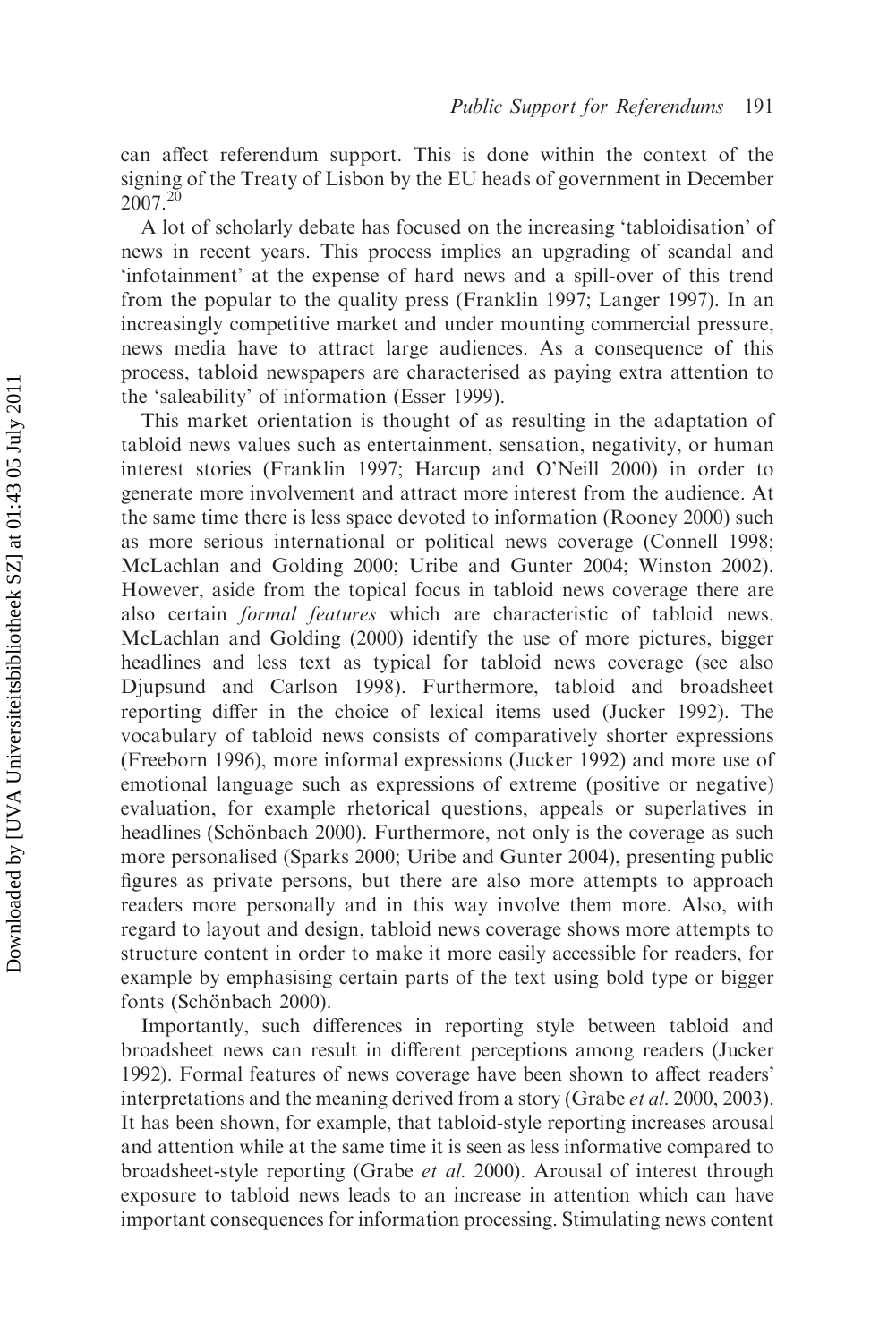(e.g. drama etc.) which is packaged in tabloid style can overload information processing resources. On the other hand, non-stimulating content (such as political news) packaged in tabloid style can foster information processing (e.g. increase information storage and retrieval). In this way, tabloid-style reporting is capable of increasing readers' attention and interest in the topic and enhancing the effect of political news on audience evaluations.

### The Mediating Role of Threat Perception

Exposure to tabloid style news can lead to an exaggerated perception of the importance of a topic as well as of the seriousness of a situation (Grabe et al. 2003). This study assumes that tabloid-style reporting of a non-stimulating news story (such as the EU Treaty of Lisbon) will lead to greater arousal of interest and attention and thus more thorough information processing as compared to broadsheet-style reporting. This means that respondents who are exposed to a tabloid-style news story about the Treaty of Lisbon should arrive at a perception of greater importance of the topic and greater seriousness of the situation.

A respondent who opposes the Treaty and is exposed to a tabloid-style news story about the topic should attach greater importance to a negative evaluation of the situation. In turn, it can be expected that this results in greater support for the idea to hold a public referendum on the issue as a possible way to prevent the Treaty from coming into force. This dynamic can be expected to further depend on the tone of the article towards the Treaty. We expect that the dynamic we describe for opponents of the Treaty is more pronounced in the case of a tabloid-style article which is negative in tone towards the Treaty as compared to one which is positive in tone. In the case of a negative tabloid article the potential consequences of the Treaty should be perceived most negatively among opponents and support to hold a referendum on the issue should be strongest. Previous research has shown that mass media can indeed increase threat perceptions among people (Morton and Duck 2001; Tyler and Cook 1984) and the perception of threat has the potential to mobilise people in order to avoid negative consequences (e.g. Kalichman and Coley 1995; Raghubir and Menon 2001; Rothman and Salovey 1997; Schneider et al. 2001). This study thus tests threat perception as a potential mediator for the effect of negative tabloid style news on referendum support among opponents of the Treaty:

H3: Opponents feel more threatened by the potential consequences of a policy proposal when exposed to tabloid rather than broadsheet style news, which makes them more supportive of holding a public referendum on the issue (mediation hypothesis).

H4: Opponents feel more threatened by the potential consequences of a policy proposal and are more supportive of referendums when exposed to negative news as compared to positive news (negativity hypothesis).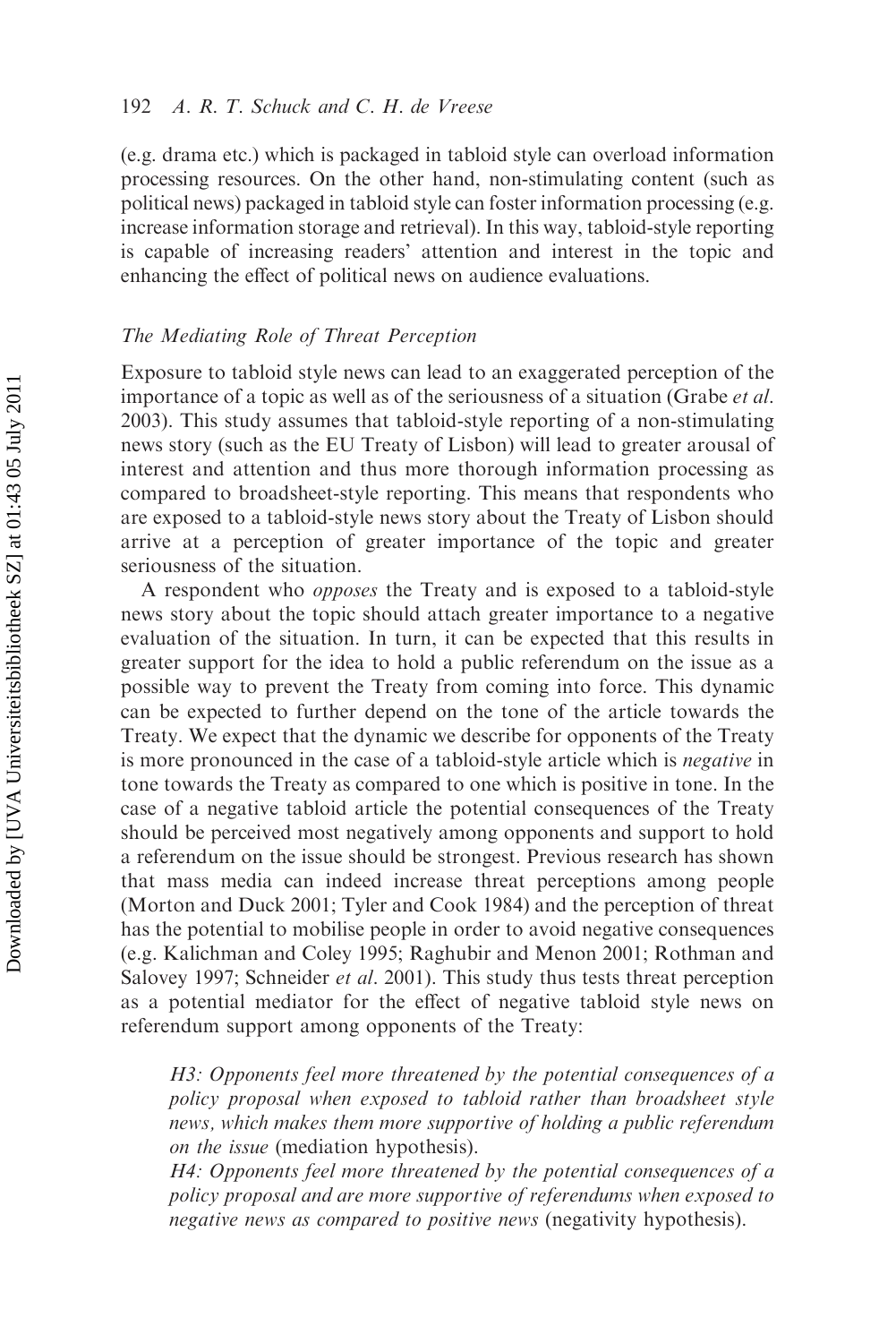## Method

To test the effect of tabloid-style vs. broadsheet-style news reporting on support for referendums we conducted an experiment: first, we tested whether the style of reporting (tabloid format vs. broadsheet) and the tone of reporting (negative vs. positive) affects referendum support and then whether threat perception is a mediator for the effect of tabloid news on referendum support.

## Experiment

Design. To test the possible effects of positive and negative tabloid-style vs. broadsheet-style reporting on support for referendums, we used a  $2\times2$ between-subjects experimental design with random assignment to one of four conditions. Within this design the first condition exposed respondents to a broadsheet-style news story with a positive tone towards the Treaty of Lisbon and the second condition exposed respondents to a broadsheet-style news story with a negative tone. The third condition is a tabloid-style news story with a positive tone towards the Treaty and the final condition is a tabloid-style news story with a negative tone. We employed a randomised post-test design as has often been done in previous media effect research (see e.g. Nelson et al. 1997; Price et al. 1997), in order to detect betweengroup differences and to avoid pre-test sensitisation (see e.g. Campbell and Stanley 1966).

Procedure. The experiment was conducted in January 2008 by the Dutch Institute for Public Opinion Research and Market Research TNS NIPO (Amsterdam/The Netherlands). Participants first completed a pre-test questionnaire asking for demographic details and a number of political predispositions. Next, participants were exposed to a news article establishing the four alternative conditions. Finally, participants completed a posttest questionnaire which asked for their support for holding a public referendum on the Treaty of Lisbon and their assessment of the perceived consequences of the Treaty (threat perception).

Sample. A representative sample was drawn from the TNS NIPO database, a database of 200,000 respondents representative of the Dutch population. Respondents filled in the questionnaire on their own computer (CASI). In total 580 individuals participated in the experiment (52.9 per cent females,  $age = 18–81$  [M = 46.9, SD = 16.47]), 154 in the positive broadsheet condition, 137 in the negative broadsheet condition, 140 in the positive tabloid condition and 149 in the negative tabloid condition. The response rate was 72.7 per cent.

Stimulus material. The experimental stimulus material consisted of a news article written either in tabloid or broadsheet style with either a positive or a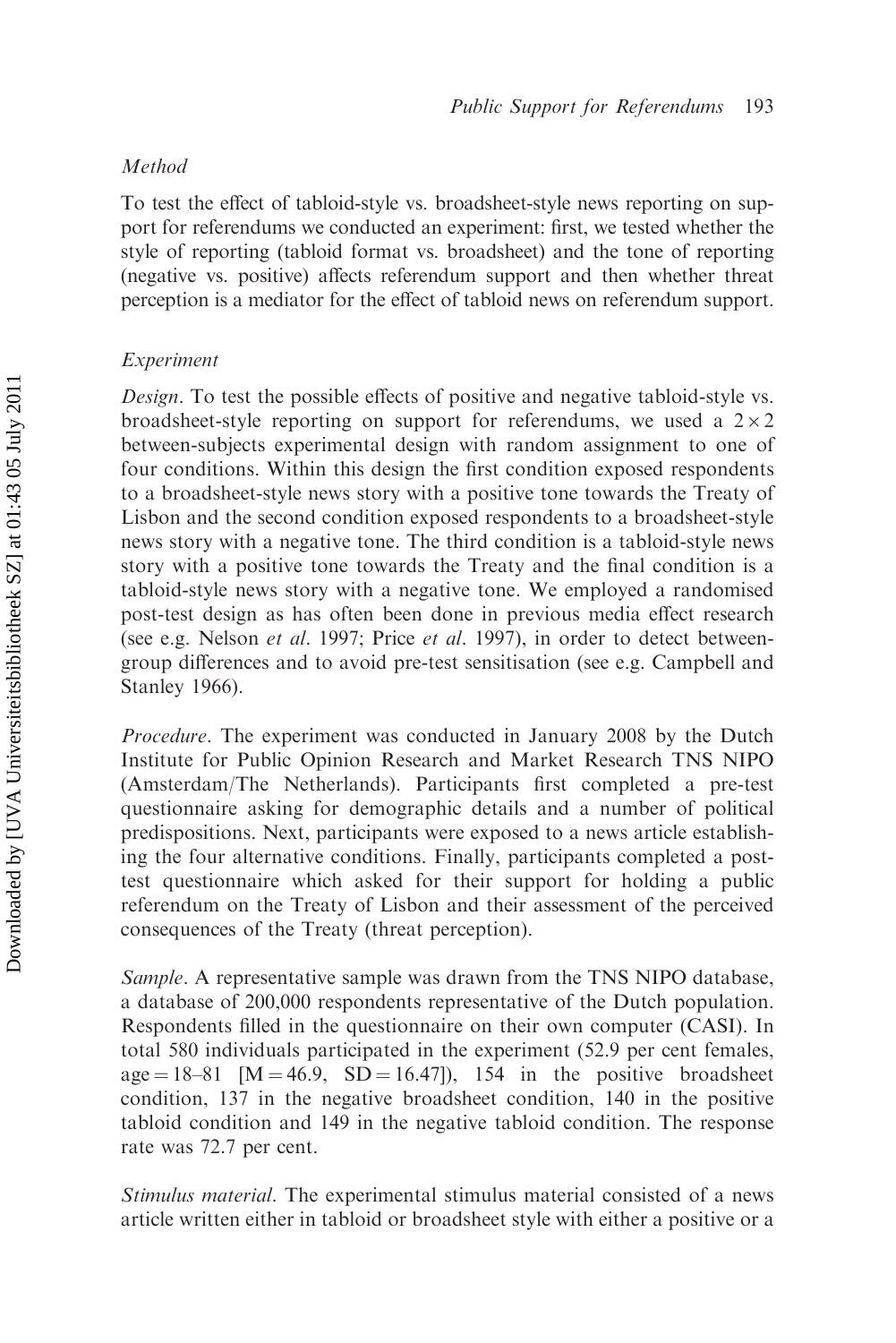negative tone towards the Treaty of Lisbon (available from authors upon request). The news articles were produced for the study rather than selected. This gives full control over the experimental manipulation, and it ensures that no respondent has been exposed to the article in advance. In both versions, tabloid and broadsheet, the storyline was identical, dealing with a general discussion of the assumed consequences of the EU Treaty of Lisbon, framed in either positive or negative terms. However, the tabloid versions were shorter than the broadsheet versions, the average number of words per sentence was less as well. More catchphrases, common everyday expressions as well as value-laden expressions were used. More exclamation and question marks appeared in the tabloid versions, and two paragraphs instead of one were printed in bold. Furthermore, the writing style was more personal and the headline was bigger and phrased in more emotional terms.

Manipulation check. A manipulation check revealed successful manipulation. Respondents were asked if the article they had just read was more negative or more positive towards the EU Treaty of Lisbon  $(1 - \text{very})$ negative, 7 – very positive). Respondents in the positive broadsheet version  $(M = 4.75, SD = 1.49)$  perceived the tone of the article as significantly more positive compared to respondents in the negative broadsheet condition  $(M = 3.03, SD = 1.17), t(289) = 10.88, p < 0.001$ . respondents in the positive tabloid condition  $(M = 4.80, SD = 1.68)$  also perceived the article as significantly more positive as compared to respondents in the negative tabloid condition (M = 2.85, SD = 1.27),  $t(287) = 11.14$ ;  $p < 0.001$ .

## Measures of Experiment

Dependent variable: referendum support. Respondents were asked on a seven-point scale to what extent they would support the idea of holding a public referendum on the EU Treaty of Lisbon  $(1 -$  strongly against,  $7$ strongly in support) ( $M = 4.32$ , SD = 1.84).

Moderating variable: EU support. Our analysis distinguishes between respondents who are in support of the EU (supporters) and those who are sceptical towards the EU (opponents). The degree to which each respondent supports or opposes the EU was assessed as a pre-intervention measure with four questions on five-point Likert scales covering the following dimensions: (1) general EU support, (2) support for the Euro, (3) support for EU enlargement, and  $(4)$  support for Dutch EU membership.<sup>21</sup> All four items together build a reliable scale (Cronbach's alpha  $= 0.71$ ) on which higher scores represent higher levels of EU support  $(M = 3.02$ ,  $SD = 0.72$ ). For our analysis we built two groups above and below the mean and classify individuals as either being opponents  $(n = 225)$  or supporters  $(n = 355)$ .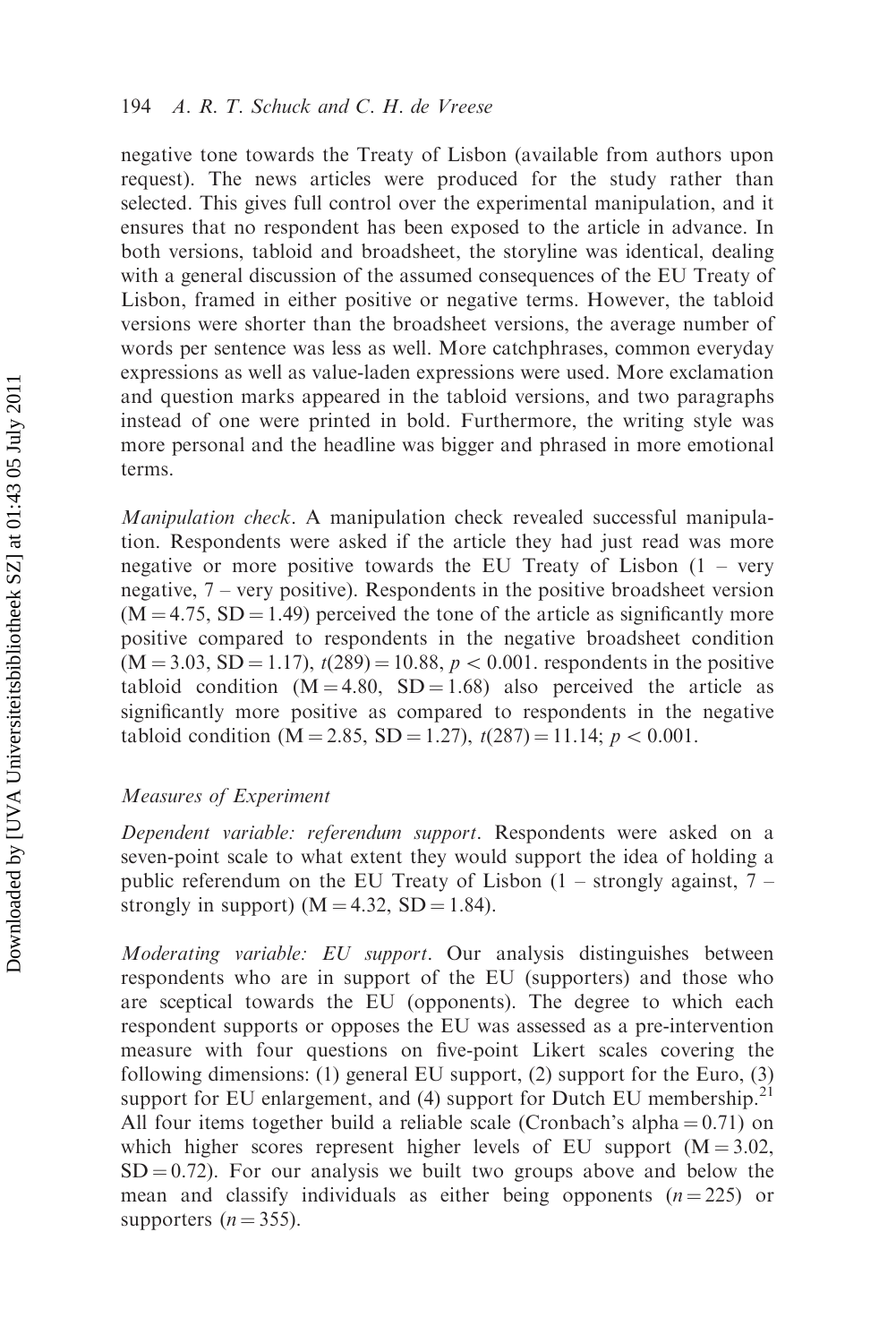Mediation analysis. In order to explain the underlying mechanism behind the effect of tabloid-style vs. broadsheet-style news reporting on referendum support we test threat perception as a potential mediator. Therefore, we asked respondents how likely they thought it was that the Treaty of Lisbon would have negative consequences in the future (see e.g. Morton and Duck 2001; Tyler and Cook 1984). Threat perception is measured with three items as a post-intervention measure on five-point Likert scales  $(1 - \text{very low}, 5 - \text{...})$ very high). We distinguish between different levels of increasing psychological distance from the respondent (Perloff 1993) and asked respondents how likely they thought it was that the Treaty of Lisbon would have negative consequences with regard to  $(1 - personal level)$  one's own personal future ( $M = 3.11$ ,  $SD = 0.97$ ), (2 – group level) the future of one's friends and family  $(M = 3.09, SD = 0.90)$ , and  $(3 - \text{social level})$  the future of the Netherlands ( $M = 3.20$ ,  $SD = 1.00$ ). All three items together built a reliable scale (Cronbach's alpha  $= 0.88$ ) on which higher scores stand for higher threat perception ( $M = 3.13$ ,  $SD = 0.86$ ).

#### Results

The experimental manipulation (broadsheet vs. tabloid) affected referendum support among the opponents of the proposal. Taking both tabloid (positive and negative) and both broadsheet conditions together we find that opponents in the two tabloid conditions  $(M = 5.00, SD = 1.96)$  expressed significantly higher support for referendums compared to opponents in the two broadsheet conditions (M = 4.44, SD = 1.95) ( $F(1,224) = 4.70, p < 0.05$ ). Supporters were found to be generally less in favour of referendums compared to opponents and did not differ in support between the broadsheet  $(M = 4.09, SD = 1.75)$  and the tabloid  $(M = 4.03, SD = 1.67)$  conditions.<sup>22</sup>

Next, we take a closer look at the tone of coverage and how it matters for the pattern we just described. As Table 3 shows, and in line with our expectation, opponents are particularly more supportive of referendums

|                      | <b>Broadsheet</b> | <b>Tabloid</b>    | <b>Broadsheet</b> | <b>Tabloid</b> |
|----------------------|-------------------|-------------------|-------------------|----------------|
|                      | condition         | condition         | condition         | condition      |
|                      | positive          | positive          | negative          | negative       |
|                      | $(n=154)$         | $(n=140)$         | $(n=137)$         | $(n=149)$      |
| Opponents $(n=225)$  | 4.44 (1.98)       | $4.77d$ (2.01)    | $4.43_{a} (1.93)$ | $5.22b$ (1.81) |
|                      | $n=61$            | $n = 57$          | $n = 47$          | $n = 60$       |
| Supporters $(n=355)$ | 3.95(1.73)        | $3.96_{e}$ (1.80) | 4.24(1.76)        | $4.09_c(1.54)$ |
|                      | $n = 93$          | $n = 83$          | $n = 90$          | $n = 89$       |

TABLE 3 REFERENDUM SUPPORT OF OPPONENTS AND SUPPORTERS IN TABLOID AND BROADSHEET CONDITIONS (POSITIVE AND NEGATIVE CONDITIONS)

*Notes*: Different subscripts a,b indicate significant between-condition difference with  $p < 0.05$ . Different subscripts  $d,e$  indicate significant within-condition difference with  $p < 0.05$ . Different subscripts  $b,c$  indicate significant within-condition difference with  $p < 0.001$  (all two-tailed).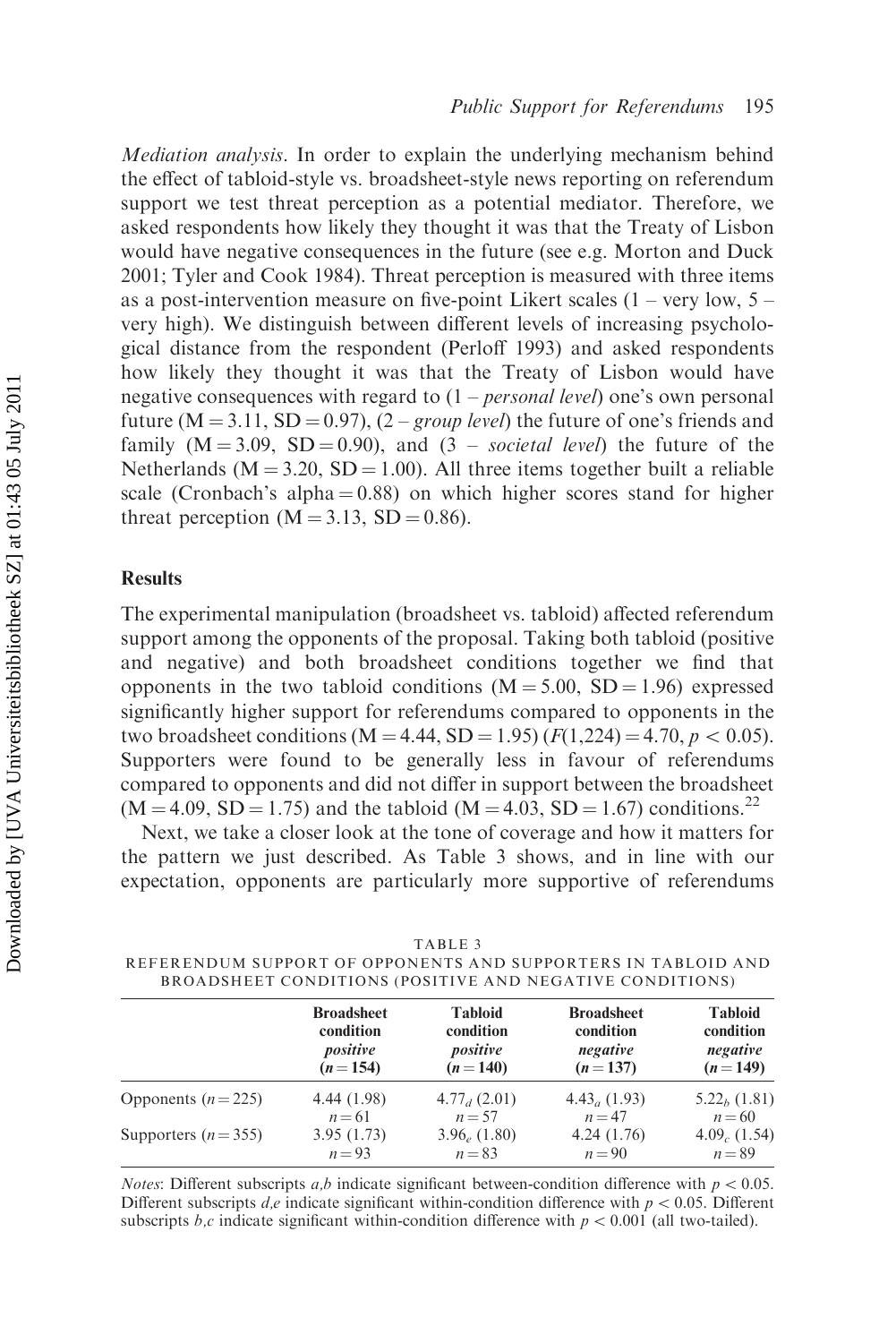when exposed to *negative* tabloid news.<sup>23</sup> Opponents in the negative tabloid condition are significantly more supportive  $(M = 5.22, SD = 1.81)$  of referendums compared to opponents in the negative broadsheet condition  $(M = 4.43, SD = 1.93), t(105) = -2.16, p < 0.05<sup>24</sup>$  In the positive tabloid condition, opponents are also more supportive towards referendums  $(M = 4.77, SD = 2.01)$  compared to opponents in the positive broadsheet condition ( $M = 4.44$ ,  $SD = 1.98$ ), however, the difference is not significant  $t(116) = -0.88$ , p > 0.05.<sup>25</sup>

As our findings show, opponents are more supportive towards referendums when exposed to tabloid-style reporting and this dynamic is stronger for negative reporting as opposed to positive reporting. Next, we test threat perception as a potential mediator for this effect. We first test for the effect of the negative tabloid condition (as opposed to the negative broadsheet condition) on threat perception and then for the effect of threat perception on referendum support (see Baron and Kenny 1986). Our findings show that opponents in the negative tabloid condition feel significantly more threatened  $(M = 3.79, SD = 0.60)$  as compared to opponents in the negative broadsheet condition  $(M = 3.44, SD = 0.76)$  $(F(1,106) = 4.76, p < 0.05)$ . Furthermore, higher threat perception significantly increases referendum support among opponents  $(F(1,106) = 8.20,$  $p < 0.001$ ). This gives a first indication for a mediated dynamic in which exposure to negative tabloid news makes opponents feel more threatened by the assumed consequences of the Treaty, which then results in a stronger urge to hold a public referendum as a means to prevent the Treaty from becoming effective. We assess this dynamic formally with the Sobel mediation test (see e.g. MacKinnon et al. 1995; Sobel 1982). As Figure 2 illustrates, the effect of negative tabloid-style reporting on higher support for referendums among opponents is mediated by increased threat perception (Sobel Test statistic = 2.11,  $p < 0.05$ ).<sup>26</sup>

FIGURE 2 MEDIATING ROLE OF THREAT PERCEPTION ON REFERENDUM SUPPORT AMONG OPPONENTS



*Note:* Coefficients are path coefficients (standard errors in parentheses). \*p < 0.05, \*\*p < 0.01 (two-tailed).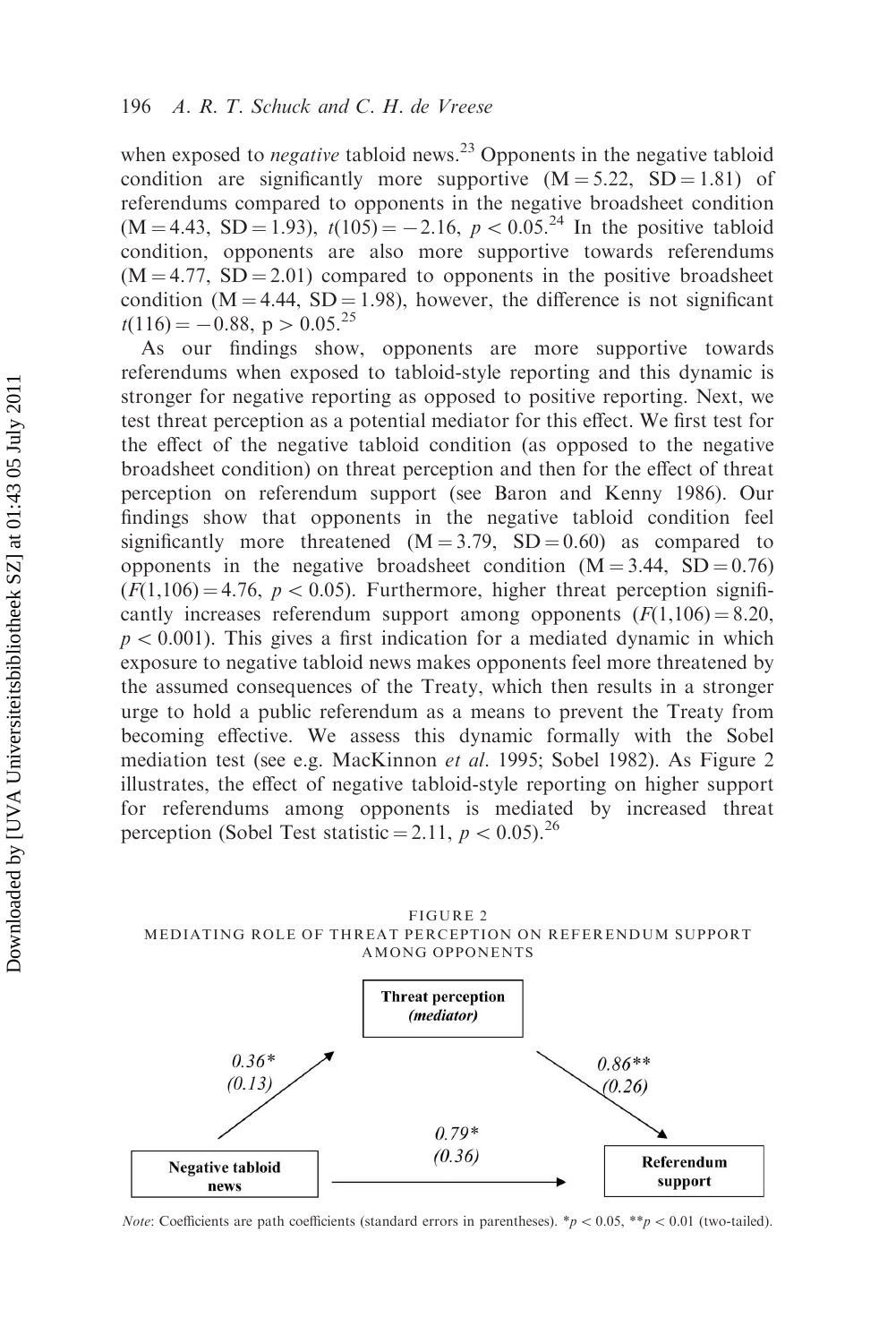#### General Discussion

This article first set out to test two complementary hypotheses in order to answer the question who is most supportive of referendums as a means of direct democracy. Furthermore, this study is the first not to treat referendum support as a static concept and to assess the role of the campaign in changing referendum support on the individual level. Our findings indicate that the referendum opportunity is particularly embraced by those who feel more politically disaffected compared to those who display higher levels of political involvement. Furthermore, we showed that higher levels of exposure to *tabloid*-style campaign news increased support for referendums. These outlets carried a larger share of negative news compared to other media. In a second step, we investigated the underlying dynamics behind these effects and showed how negative tabloid-style news about a policy proposal can lead to increased threat perception among opponents of the proposal. In turn, this threat perception increases support for holding a referendum on the issue as a way to prevent an unwanted scenario.

Based on our findings it seems that referendums are welcomed as an alternative method of political expression, distant from established processes of political participation, especially by sceptical citizens who see such direct democratic means as an effective opportunity to veto political decisions which are otherwise just decided upon by the political elites. This is in line with previous research stressing the potential of direct democracy to tackle symptoms of political apathy (Budge 1996) and engage the otherwise unengaged (Dalton et al. 2001; Gilljam et al. 1998). The dynamic shown in this study demonstrates how a referendum triggered by the political elites can backfire and engage especially those who are most critical. These citizens might hold critical views towards the political process but at the same time they stay committed to democratic principles and embrace the opportunity to have a say (Inglehart 1999; Norris 1999).

Our findings might apply in particular to a situation in which the referendum was initiated and supported by the political elites and involvement in the topic was high and the issue at stake was discussed controversially in public. This particular context might function as a sort of condition specification for when the political disaffection model is superior to the cognitive mobilisation model. The motives, then, behind support for referendums have to be seen as rather defensive (veto function) and issueoriented. Outside the context of government-initiated referendums, the question remains to what extent disaffected citizens would become involved in citizen initiatives organised to achieve a positive outcome and to change the status quo.

On the other hand, the cognitive mobilisation hypothesis might yield more support in a context in which issue involvement and the level of public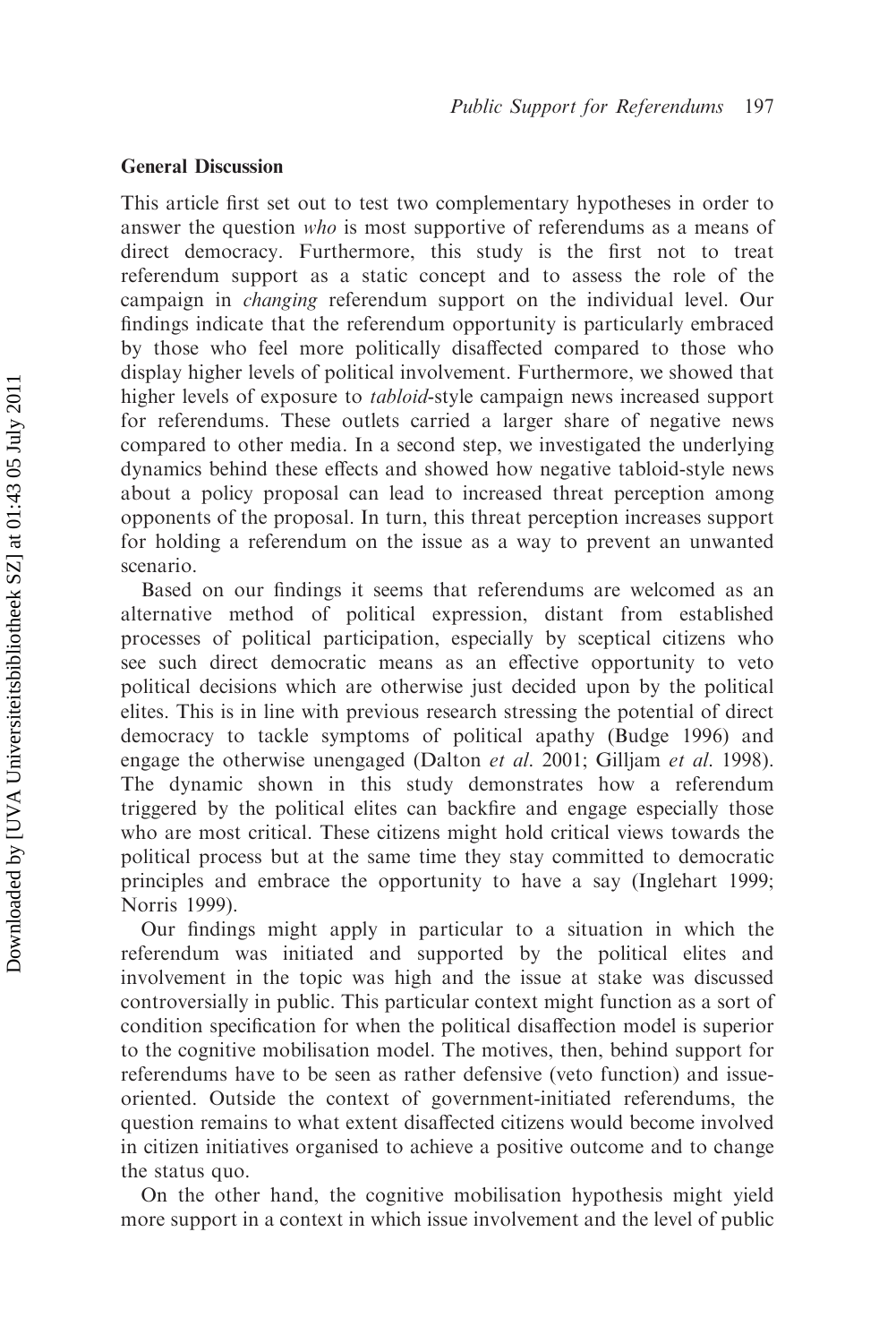debate are rather low and the issue is less controversial. Previous studies, in line with our findings, have yielded stronger support for the political disaffection hypothesis in Europe (Dalton et al. 2001) and especially for the Nordic countries (Gilljam *et al.* 1998), whereas the cognitive mobilisation hypothesis received more support in countries with an established tradition in the use of referendums such as Canada, New Zealand, or Switzerland (Donovan and Karp 2006). This could mean that in a context in which referendums are not seen as a special occasion and are applied more often, those with higher cognitive resources remain more committed to the practice. The political disaffection hypothesis might be more applicable instead in contexts in which referendums are the exception rather than the norm. That being said, we need to point to the fact that a lot of research investigating public support for referendums and direct democracy has utilised different operationalisations of this concept, limiting the possibility to compare results across studies and carrying the implication to be cautious with regard to the interpretation of findings. Support for direct democracy is not necessarily the same as general support for referendums or support for holding referendums more frequently and thus findings are not always directly comparable and different explanatory factors might matter in different scenarios. This is linked to the fact that the explanatory power of models explaining referendum support and/or support for direct democracy is generally low, stressing the need to investigate further which other factors play a role in determining support. This study has investigated general support for referendums whereas in our experimental setting our dependent variable pertained to support for referendums on a specific topic. Since this second part of the study was meant to investigate a particular mechanism accounting for changes in referendum support in response to news coverage, we consider this approach to be appropriate; however, future research will have to disentangle the underlying notion of referendum support and/or support for direct democracy and needs to carefully consider the operationalisation of the dependent variable before drawing conclusions across countries and contexts.

Unsurprisingly, our analysis does show that vote choice, i.e. the experience of being on 'the winning side', has a substantial impact on individual referendum support. But, importantly, our analysis also shows that news coverage of the campaign has an effect on how citizens evaluate referendums above and beyond vote choice. This latter aspect has been the substantial focus of the present study and we regard it as one important contribution that it has shown how the news media have the potential to affect referendum support. Our findings are in line with previous research which has shown that the style of reporting can affect readers' interpretations of news (Grabe et al. 2000; Jucker 1992). Tabloid-style news reporting can lead to the perception of a situation as more serious (Grabe et al. 2003). In this way, opponents of a referendum proposal can become more threatened by the consequences of a positive outcome. In line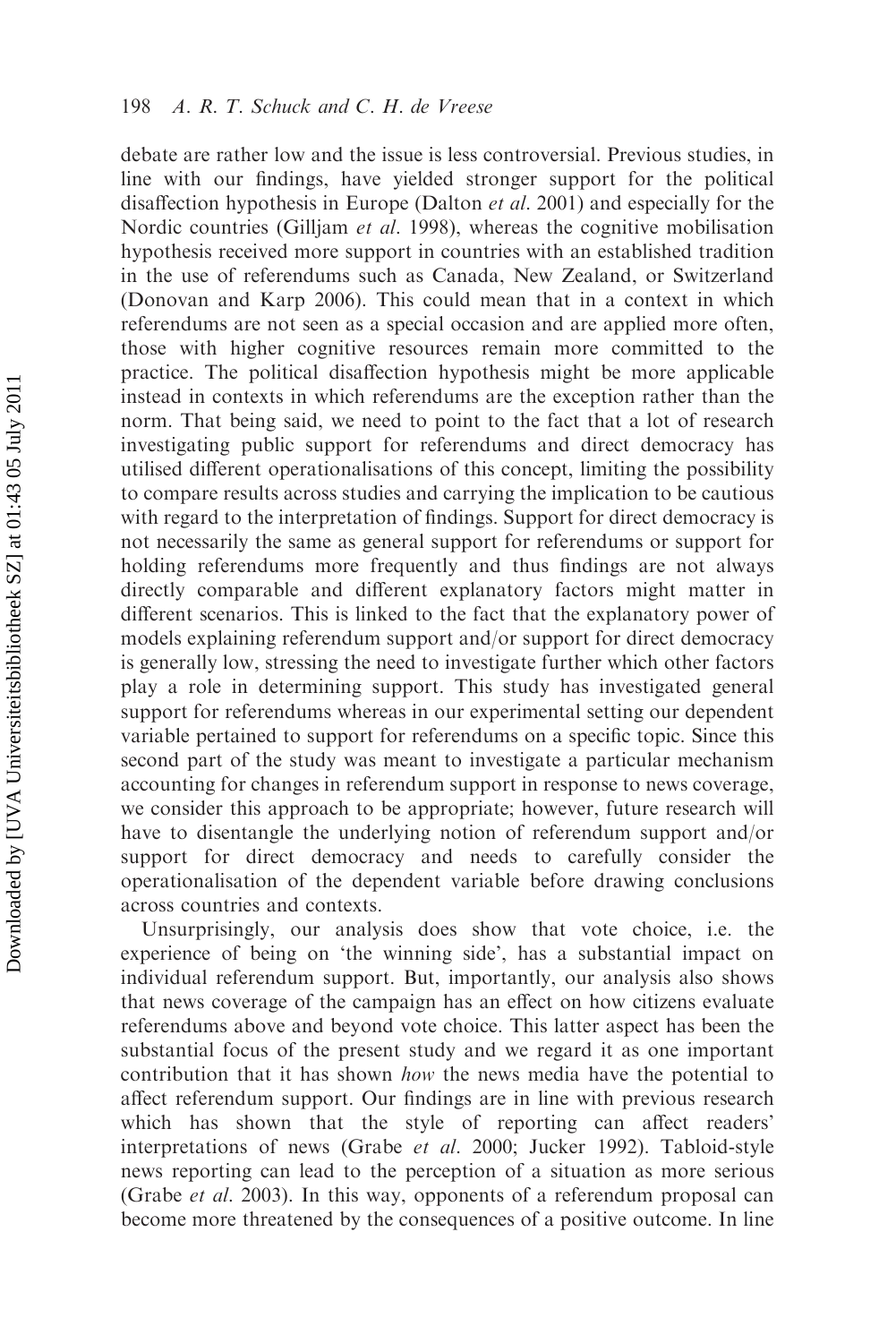with studies in health communication (Raghubir and Menon 2001; Schneider *et al.* 2001), we find that these citizens become mobilised to avoid assumed negative consequences. In the context of this study, this avoidance strategy results in higher support for referendums as the equivalent means to other self-protective behaviour (e.g. receiving health screening to prevent disease). Future studies should identify more of these cognitive and psychological processes that underlie the effects of news coverage on individual referendum support and expand such investigations to different referendum contexts. Furthermore, future research needs to investigate the role of different types of information, such as the reference points of positive and negative evaluations in news coverage (e.g. regarding referendums as such, the specific referendum proposal, or different subelements of the issue at stake) that can cause different mediation processes, involving different potential mediators, which could affect support for referendums.

Finally, referendums play an important role for the involvement of citizens in EU democracy. Since the European Parliament is the only EU institution which is directly and democratically elected, national referendums are of especial importance and one of the few opportunities for citizens to directly engage in EU politics. Our data also show that the negative experience of seeing the referendum fail did not substantially decrease support for direct democracy among supporters of the referendum proposal, and at the same time it did increase support among opponents. This could mean that direct democracy becomes more popular the more citizens are exposed to it. Although the Dutch 2005 referendum formally 'failed', it was a success in a more normative way and as an exercise in democracy: it engaged the least politically involved and those who are most sceptical about politics. The use of referendums in the EU might help not only in the creation of a common European identity (Hug 2003) but also to overcome the democratic deficit the EU often has been accused of (e.g. Meyer 1999; Scharpf 1997; Schmitter 2000). Thus, referendums will not make people more supportive of European integration or the EU in any direct way, but they can result in greater perceived legitimacy of the EU among its sceptics and least involved citizens and thus improve the democratic nature of the EU, which might prove to be one stepping stone towards more support after all.

### Acknowledgements

We would like to thank the two anonymous referees for their helpful comments.

#### Notes

<sup>1.</sup> Six national daily newspapers were included into the analysis: De Volkskrant, NRC Handelsblad, and Trouw are all broadsheet newspapers and represent the Dutch national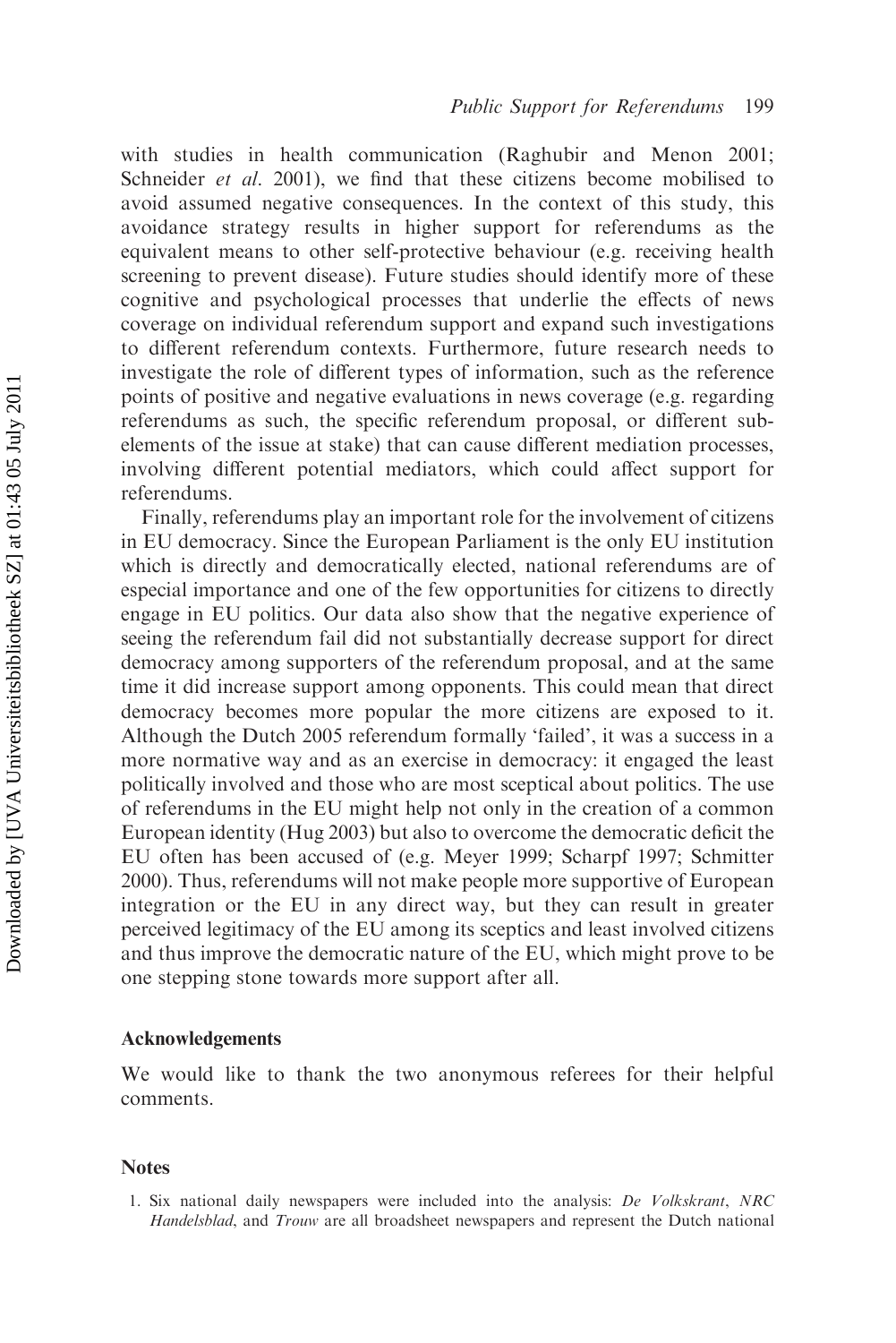## 200 A. R. T. Schuck and C. H. de Vreese

quality press. De Telegraaf, Metro, and Algemeen Dagblad represent the national tabloid press. In addition, the most widely watched Dutch public evening news programme NOS Journaal (Nederland 1: 20.00–20.25), the main private program RTL Nieuws (RTL 4: 19.30–19.55), and the main public TV current affairs program  $NOVA - Den Haag$  vandaag were analysed. For the newspapers all articles on the front page, all articles on one randomly chosen page inside the newspaper and all articles about the referendum were coded. For the TV news programmes all news items have been coded and for the one TV current affairs programme all items about the referendum have been coded. In total 5,157 newspaper articles (1,213 TV items) were coded, of which 1,146 newspaper articles (158 TV items) dealt specifically with the referendum. The content analysis was conducted for all news items published or broadcast within the six weeks prior to the referendum (between 14 April 2005 and 1 June 2005). Coding was conducted by six Dutch native speakers. The unit of analysis and coding unit was the distinct news story.

- 2. We measured the overall tone towards the EU Constitution for all news stories dealing with the referendum. The tone was coded as either (1) more favourable for the Yes side than for the No side, (2) more favourable for the No side than for the Yes side, or as (3) balanced or containing (4) no valence. The coding decision was based on the sum of explicit statements per news item that had a qualitative dimension and that thematically referred to the EU Constitution. The findings we report are based on a scale measurement for tone (reaching from  $-1$  to  $+1$ ), which is based only on those news items with an either positive or negative evaluation of the EU Constitution ( $M = 0.27$ , SD = 0.96,  $n = 717$ ). Inter-coder reliability for this measurement ranged from  $\kappa = 0.74$  to  $\kappa = 1$  (Cohen's Kappa).
- 3. Respondents in the first panel wave were interviewed in five sub-groups at different points in time. The first sub-group was interviewed starting 22 April, the second group starting 6 May, the third starting 13 May, the fourth starting 20 May and the last group only on 30 and 31 May . For the second panel wave all respondents were re-interviewed between 2 and 12 June. Accounting for all respondents of all sub-groups the original net response was 1,561 in the first wave and 1,284 in the second wave. Since our campaign effects model is meant to explain change in referendum support over the course of the campaign, we removed the respondents of the last sub-group from our analysis so that the final number of respondents for the analyses reported in this study was  $N = 1,008$ . Differences in the number of cases in the analyses we report in Tables 1 and 2 are due to item non-response (and 'don't know' answers) on a number of measures contained in the respective models.
- 4. Compared to CBS census data and with regard to gender, age, and education we report the following slight under- or overrepresentations. There is a slight under-representation of men in our net panel (47.4 per cent versus 49.5 per cent). Regarding age groups, 15–24 year olds are slightly underrepresented (7.2 per cent versus 11.9 per cent), 45–54 year olds are slightly over-represented  $(20.1$  per cent versus 14 per cent) as well as  $65 +$  year olds who are also slightly over-represented (17.4 per cent versus 13.7 per cent).
- 5. When testing the cognitive mobilisation hypothesis and the political disaffection hypothesis the time 2 measure is used as dependent variable. In the final campaign model the time 2 measure is the dependent variable and the time 1 measure is included as an independent variable in order test for individual change in approval over the course of the campaign (see Markus 1979 for a discussion of the use of lagged specifications in panel data).
- 6. The variance inflation factors (VIF) for the independent variables in the model we report (Table 1) are all below the value of two and thus sufficiently low, indicating the absence of multi-collinearity in our data.
- 7. Of our respondents 91.2 per cent reported to have voted in the last national election which reflects a well known bias in self-reported turnout (Granberg and Holmberg 1991). However, actual turnout has been high in the last Dutch national election (2002) which preceded the referendum (79.1 per cent).
- 8. 56.7 per cent of our respondents reported voting for a party currently in the opposition.
- 9. 8.8 per cent of our sample reported not having voted in the last general election.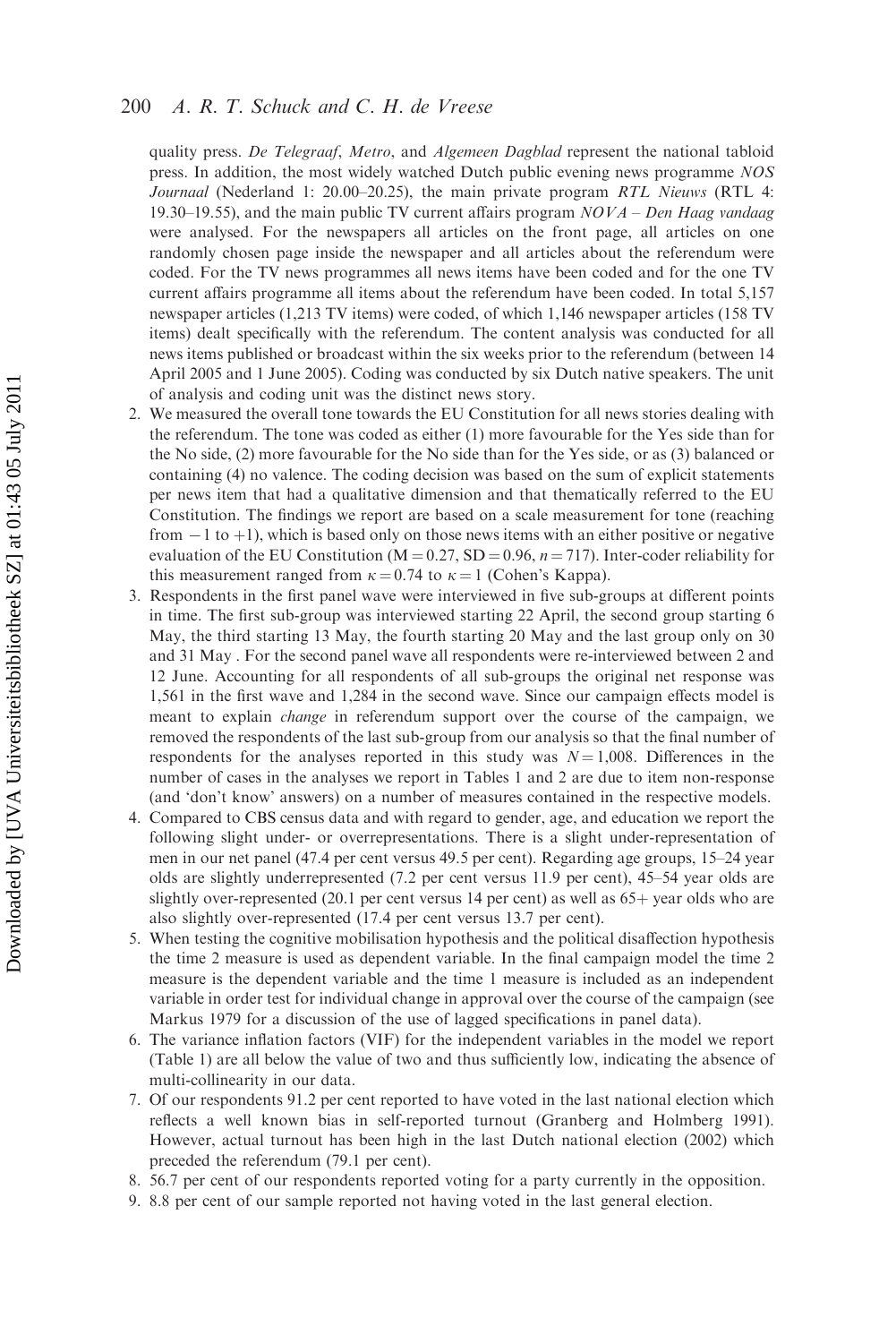- 10. Correlation analysis shows that both concepts are not entirely uni-dimensional  $(r = 0.51)$ (see also Karp et al. 2003).
- 11. More specifically, we control for age, gender and education as socio-demographic factors as well as for political interest, satisfaction with democracy in the Netherlands and in Europe and political efficacy (all measured as in the previous model). Furthermore, the variance inflation factors (VIF) for the independent variables in our final campaign model are all sufficiently low and below the value of two, thus indicating the absence of multi-collinearity.
- 12. Both concepts are not entirely uni-dimensional  $(r = 0.22)$  which is why we include both concepts as separate variables into our model.
- 13. Inter-coder reliability for this measurement ranged from  $\kappa = 0.74$  to  $\kappa = 1$ .
- 14. Tone for other outlets: NOS Journaal:  $M = 0.30$ , SD = 0.98, n = 20; RTL Nieuws: M = 0.33,  $SD = 1.00, n = 9.$
- 15. Additionally controlling for actual vote choice (yes/no) in the model reported in Table 1 does yield substantially similar findings. The strong effect of political efficacy remains, whereas satisfaction with domestic democracy and education do not show a significant impact anymore.
- 16. If tested in separate models, the political disaffection model (adjusted R-square  $= 0.08$ ) explains more variance compared to the cognitive mobilisation model (Adjusted Rsquare  $= 0.02$ ). The generally low R-square scores for these models are in line with previous studies (e.g. Donovan and Karp 2006) and point to the general difficulty of explaining support for direct democracy and the need to identify additional explanatory factors. We also tested the models with the time 1 measure as dependent variable yielding the same general patterns as we report. The only differences are that education and satisfaction with domestic democracy no longer have a significant impact whereas left political ideology is positively related to referendum support.
- 17. To assess changes in referendum support we subtract individual referendum support scores in wave 1 from individual referendum support scores in wave 2. Since referendum support was measured on five-point Likert scales the resulting scale for change in referendum support reaches from  $-4$  (maximum decrease in support) to  $+4$  (maximum increase in support).
- 18. In this model we also controlled for age, gender, education, satisfaction with domestic and EU democracy, political efficacy and political interest. Since we focus on the influence of the campaign and the news media on explaining change over the two panel waves we do not report the results for each of these controls in the table. We find that less educated voters and voters who feel less efficacious increased in their support for referendums over the course of the campaign. *Change* in vote choice over the course of the campaign as additional explanatory variable (not reported here) showed to have no significant impact on referendum support.
- 19. The effect of broadsheet newspapers remains insignificant ( $p > 0.05$ ) also in a one-sided significance test.
- 20. The different versions of our stimulus article mirror a realistic and factual discussion of the assumed consequences of the Treaty of Lisbon framed in either positive or negative terms. Thus, we regard the context of our study as still realistic although no actual referendum on the Treaty of Lisbon took place in the Netherlands. However, the treaty had just been signed by the time we conducted our experiment and it still needed to be approved by all EU member states and several countries considered holding a referendum and Ireland, later, did hold a public referendum on the treaty.
- 21. A randomisation check revealed successful randomisation with no between-group differences with regard to age, gender and education. There also was no between-group difference with regard to our pre-intervention measure of EU support  $(F(3,576) = 0.978$ ,  $p > 0.05$ ). The random selection of subjects means that there are no initial differences between the different groups and that between-group differences which are detected later on as part of the post-test constitute evidence that subjects responded differently to the respective experimental intervention.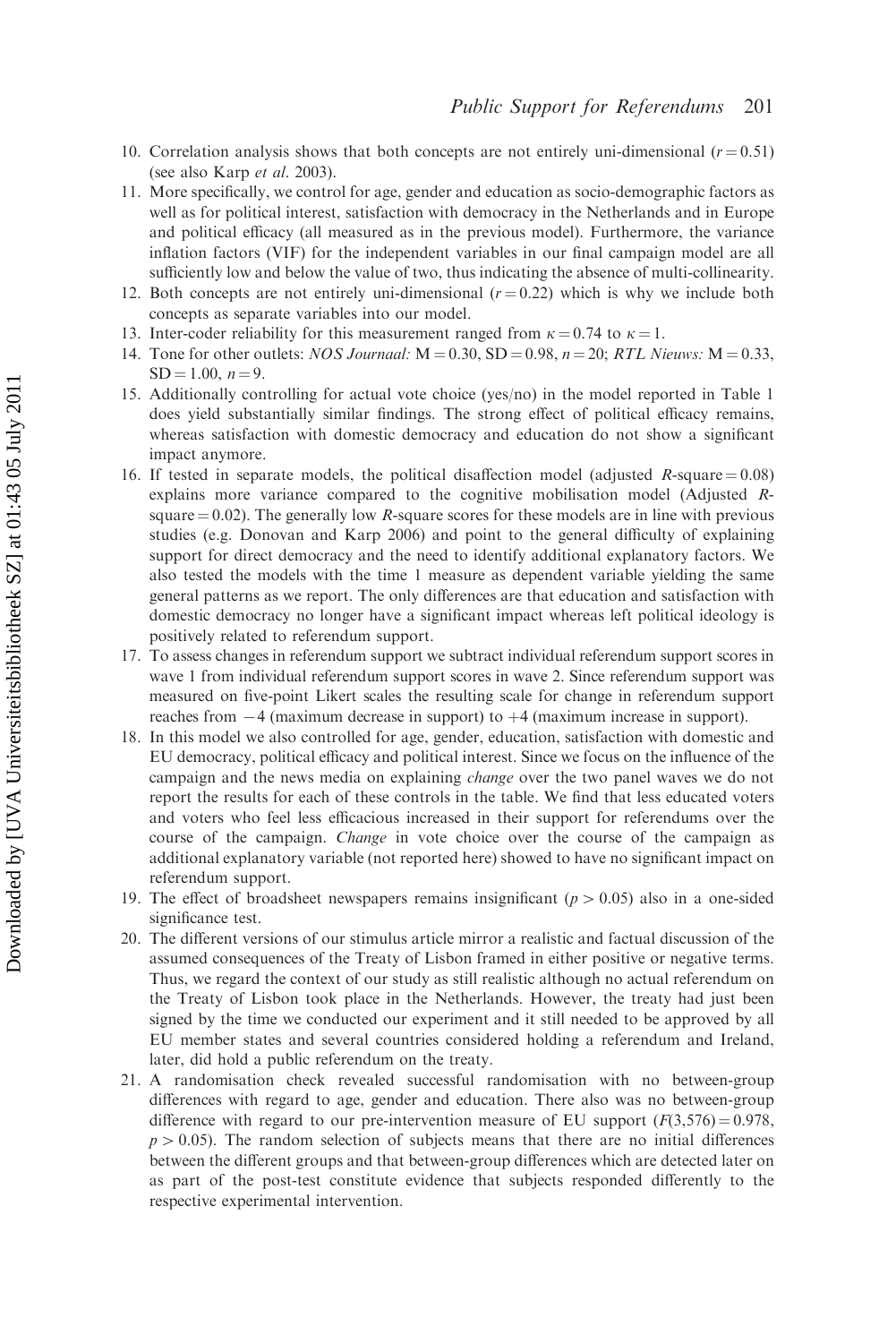- 22. Whereas opponents and supporters in the broadsheet conditions did not differ significantly from each other in their support for referendums  $(t(289) = 1.55, p > 0.05)$ , in the tabloid conditions opponents are significantly more supportive of referendums as compared to supporters  $(t(287) = 10.86, p < 0.001)$ .
- 23. In a more conservative test of our hypothesis (not reported here) we excluded respondents who were categorised as opponents based on our pre-test measurement but later in our post-test expressed that they would have voted in favour of the Treaty. We also excluded respondents who were categorised as supporters but expressed that they would have voted against the Treaty in a hypothetical referendum. The results yield the same significant patterns as the ones we report.
- 24. As an alternative test of our expectation we tested a formal interaction model with an interaction term between the experimental condition (negative tabloid news vs. negative broadsheet news) and EU support controlling for main effects which yielded the same significant result  $(F(3,282) = 5.59, p < 0.01)$  and shows that the effect of negative tabloid news is moderated by EU support. The interaction term remains significant when both tabloid versions (positive and negative) and both broadsheet versions (positive and negative) are combined  $(F(3, 576) = 8.10, p < 0.001)$ .
- 25. Furthermore, opponents in the positive tabloid condition  $(M = 4.77, SD = 2.01)$  are significantly more supportive of referendums as compared to supporters in the same condition  $(M = 3.96, SD = 1.80)$   $(t(138) = -2.37, p < 0.05)$  and opponents in the negative tabloid condition are also more supportive of referendums  $(M = 5.22, SD = 1.81)$  as compared to supporters in the same condition  $(M = 4.09, SD = 1.54)$  (t(147) = -4.08, p < 0.001).
- 26. If both (positive and negative) tabloid conditions and both broadsheet conditions are combined the same mediation dynamic is detected as in the model we report (Sobel Test statistic = 2.00,  $p < 0.05$ ).

#### References

- Aarts, K., and H. van der Kolk (2006). 'Understanding the Dutch ''No'': The Euro, the East and the Elite', PS: Political Science and Politics, 39, 243–6.
- Barber, B. (1984). Strong Democracy: Participatory Politics for a New Age. Berkeley: University of California Press.
- Baron, R., and D. Kenny (1986). 'The Moderator-Mediator Variable Distinction in Social Psychological Research: Conceptual, Strategic, and Statistical Considerations', Journal of Personality and Social Psychology, 51, 1173–82.
- Bennett, W.L., and R. Entman (2001). Mediated Politics. Communication and the Future of Democracy. Cambridge: Cambridge University Press.
- Bowler, S., and T. Donovan (1998). Demanding Choices: Opinion, Voting, and Direct Democracy. Ann Arbor, MI: University of Michigan Press.
- Bowler, S., and T. Donovan (2002). 'Democracy, Institutions and Attitudes about Citizen Influence on Government', British Journal of Political Science, 32:2, 371–90.
- Bowler, S., T. Donovan, and J. Karp (2003). 'Popular Attitudes towards Direct Democracy', Paper presented at the American Political Science Association conference, Philadelphia, PA. 28–31 August.
- Budge, I. (1996). The New Challenge of Direct Democracy. Cambridge: Polity Press.
- Butler, D., and A. Ranney (eds.) (1994) Referendums around the World. The Growing Use of Direct Democracy. Washington, DC: Macmillan.
- Campbell, D., and J. Stanley (1966). Experimental and Quasi-experimental Designs for Research. Chicago: Rand McNally.
- Connell, I. (1998). 'Mistaken Identities: Tabloid and Broadsheet News Discourse', Javnost The Public, 5:3, 11–31.
- Craig, S., A. Kreppel, and J. Kane (2001). 'Public Opinion and Support for Direct Democracy: A Grassroots Perspective', in M. Mendelsohn and A. Parkin (eds.), Referendum Democracy: Citizens, Elites and Deliberation in Referendum Campaigns. New York: Palgrave, 25–46.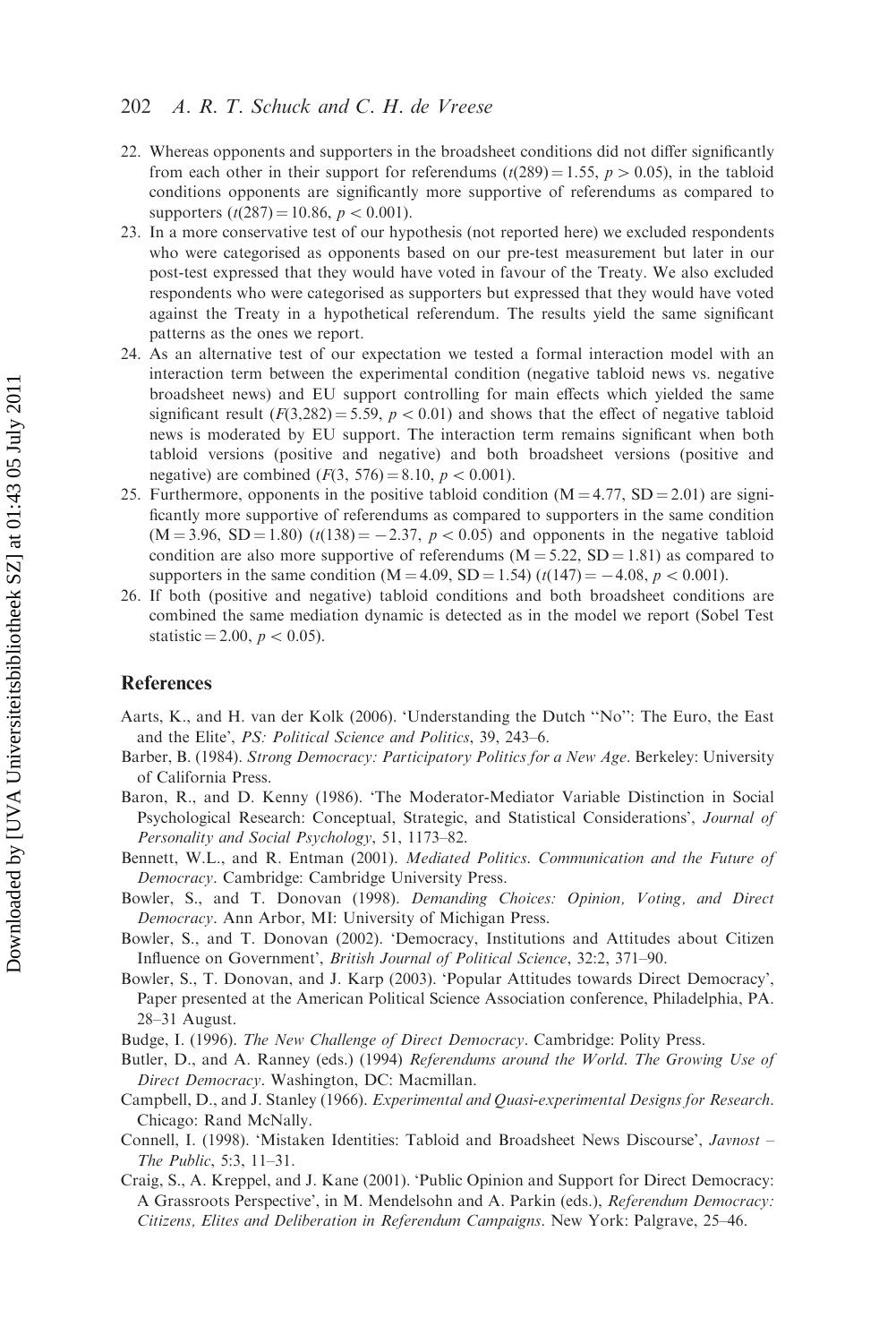- Dalton, R. (1984). 'Cognitive Mobilization and Partisan Dealignment in Advanced Industrial Democracies', Journal of Politics, 46, 264–84.
- Dalton, R.J. (2002). Citizen Politics. Public Opinion and Political Parties in Advanced Industrial Democracies. New York: Chatham House.
- Dalton, R.J., W. Buerklin, and A. Drummond (2001). 'Public Opinion and Direct Democracy', Journal of Democracy, 12:4, 141–53.
- De Vreese, C.H., and H.G. Boomgaarden (2006). 'Media Effects on Public Opinion about the Enlargement of the European Union', Journal of Common Market Studies, 44:2, 419–36.
- De Vreese, C.H., and H. Semetko (2004a). Political Campaigning in Referendums. Framing the Referendum Issue. New York: Routledge.
- De Vreese, C.H., and H.A. Semetko (2004b). 'News Matters: Influences on the Vote in a Referendum Campaign', European Journal of Political Research, 43:5, 699–722.
- Djupsund, G., and T. Carlson (1998). 'Trivial Stories and Fancy Pictures? Tabloidization Tendencies in Finnish and Swedish Regional and National Newspapers, 1982–1997', Nordicom, 19:1, 101–15.
- Donovan, T., and J. Karp (2006). 'Popular Support for Direct Democracy', Party Politics, 12, 671–88.
- Donovan, T., C. Tolbert, and D. Smith (2009). 'Political Engagement, Mobilization, and direct Democracy', Public Opinion Quarterly, 73:1, 98–118.
- Druckman, J. and M. Parkin (2005). 'The Impact of Media Bias: How Editorial Slant Affects Voters', Journal of Politics, 67:4, 1030–49.
- Dyck, J., and E. Lascher, Jr. (2009). 'Direct Democracy and Political Efficacy Reconsidered', Political Behavior, 31:3, 401–27.
- Esser, F. (1999). '''Tabloidization'' of News: A Comparative Analysis of Anglo-American and German Press Journalism', European Journal of Communication, 14, 291–324.
- European Commission (2003/04). Eurobarometer 60/61. Brussels: DG Press and Communication, European Commission.
- Fishkin, J. (1995). The Voice of the People: Public Opinion and Democracy. New Haven, CT: Yale University Press.
- Franklin, B. (1997). Newszak and News Media. London: Arnold.
- Freeborn, D. (1996). Style. Text Analysis and Linguistic Criticism. London: Macmillan.
- Gilljam, M., P. Pesonen, and O. Listhaug (1998). 'The Referendum in Representative Democracies', in A.D. Jenssen, P. Pesonen, and M. Gilljam (eds.), To Join or Not to Join: Three Nordic Referendums on Membership in the European Union. Oslo: Scandinavian University Press, 284–306.
- Grabe, M.E., S. Zhou, A. Lang, and P.D. Bolls (2000). 'Packaging Television News: The Effects of Tabloid on Information Processing and Evaluative Responses', Journal of Broadcasting and Electronic Media, 44:4, 581–98.
- Grabe, M.E., A. Lang, and X. Zhao (2003). 'News Content and Form: Implications for Memory and Audience Evaluations', Communication Research, 30, 387–413.
- Granberg, D., and S. Holmberg (1991). Self-reported Turnout and Voter Validation', American Journal of Political Science, 35, 448–59.
- Harcup, T., and D. O'Neill (2001). 'What is News? Galtung and Ruge Revisited', Journalism Studies, 2:2, 261–80.
- Hibbing, J., and E. Theiss-Morse (2001). 'Process Preferences and American Politics: What the People want Government to be', American Political Science Review, 95, 145–53.
- Hobolt, S. (2005). 'When Europe Matters: The Impact of Political Information on Voting Behaviour in EU Referendums', Journal of Elections, Public Opinion, and Parties, 15:1: 85-109.
- Hobolt, S. (2009). Europe in Question: Referendums on European Integration. Oxford: Oxford University Press.
- Hug, S. (2003). Voices of Europe. Citizens, Referendums and European Integration. Oxford: Rowman & Littlefield.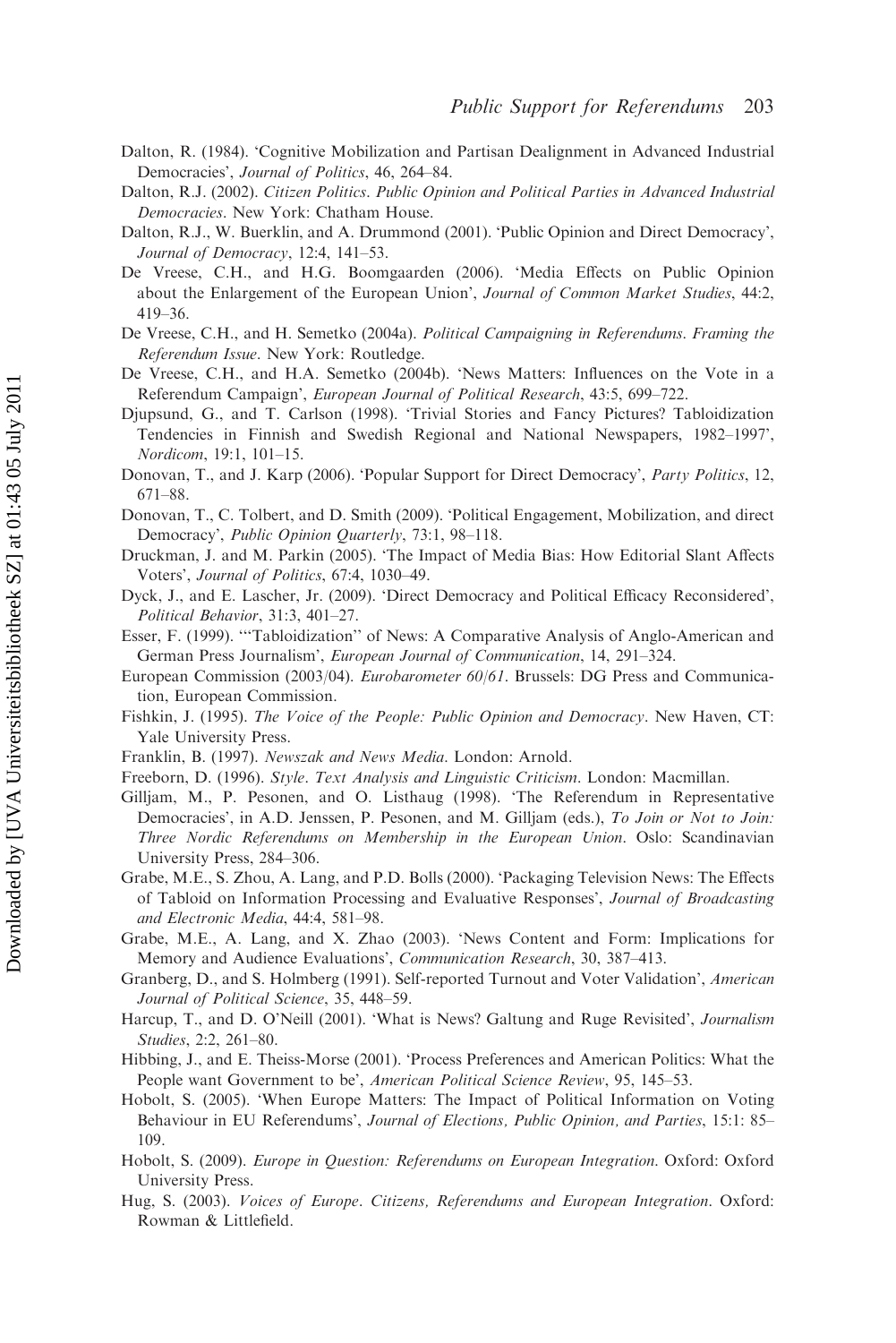- Hug, S., and P. Sciarini (2000). 'Referendums on European Integration: Do Institutions Matter in the Voter's Decision?', Comparative Political Studies, 33:1, 3–36.
- Inglehart, R. (1990). Culture Shift in Advanced Industrial Society. Princeton, NJ: Princeton University Press.
- Inglehart, R. (1999). 'Postmodernization Erodes Respect for Authority, but Increases Support for Democracy', in P. Norris (ed.), Critical Citizens: Global Support for Democratic Governance. Oxford: Oxford University Press, 236–56.
- Jenssen, A.T., P. Pesonen, and M. Gillja, eds. (1998). To Join or not to Join: Three Nordic Referendums on Memberships in the European Union. Oslo: Scandinavian University Press.
- Jucker, A.H. (1992). Social Stylistics: Syntactic Variation in British Newspapers. Berlin and New York: Mouton de Gruyter.
- Kalichman, S., and B. Coley (1995). 'Context Framing to Enhance HIV-Antibody-Testing Messages Targeted to African American Women', Health Psychology, 14:3, 247–54.
- Karp, J., S. Banducci, and S. Bowler (2003). To Know It is to Love It? Satisfaction with Democracy in the European Union', Comparative Political Studies, 36, 271–92.
- Langer, J. (1997). Tabloid Television: Popular Journalism and the 'Other News'. London: Routledge.
- LeDuc, L. (2003). The Politics of Direct Democracy: Referendums in Global Perspective. Peterborough, ON: Broadview Press.
- MacKinnon, D., G. Warsi, and J. Dwyer (1995). A Simulation Study of Mediated Effect Measures', Multivariate Behavioral Research, 30:1, 41–62.
- Maier, J., and B. Rittberger (2008). Shifting Europe's Boundaries: Mass Media, Public Opinion and the Enlargement of the EU', European Union Politics, 9:2, 243–67.
- Markus, G. (1979). Analyzing Panel Data. Sage University Paper Series on Quantitative Applications in the Social Sciences. Beverly Hills, CA: Sage.
- McLachlan, S., and P. Golding (2000). 'Tabloidization in the British Press: A Quantitative Investigation into Changes in British Newspapers, 1952–1997', in C. Sparks and J. Tulloch (eds.), Tabloid Tales: Global Debates Over Media Standards. Lanham, MD: Rowman & Littlefield, 75–90.
- Mendelsohn, M., and F. Cutler (2000). 'The Effect of Referendums on Democratic Citizens: Information, Politicization, Efficacy and Tolerance', British Journal of Political Science, 30:4, 685–98.
- Mendelsohn, M., and A. Parkin (2001) Referendum Democracy: Citizens, Elites, and Deliberation in Referendum Campaigns. New York: Palgrave.
- Meyer, C. (1999). 'Political Legitimacy and the Invisibility of Politics: Exploring the European Union's Communication Deficit', Journal of Common Market Studies, 37, 617–39.
- Morton, T.A., and J.M. Duck (2001). 'Communication and Health Beliefs. Mass and Interpersonal Influences on Perceptions of Risk to Self and Others', Communication Research, 28:5, 602–26.
- Nelson, T., R. Clawson, and Z. Oxley (1997). 'Media Framing of a Civil Liberties Conflict and its Effect on Tolerance', American Political Science Review, 91:3, 567–83.
- Norris, P., ed. (1999). Critical Citizens: Global Support for Democratic Governance. Oxford: Oxford University Press.
- Perloff, R. (1993). 'Third-person Effect Research 1983–1992: A Review and Synthesis', International Journal of Public Opinion, 5, 167–84.
- Price, V., D. Tewksbury, and E. Powers (1997). 'Switching Trains of Thoughts: The Impact of News Frames on Readers' Cognitive Responses', Communication Research, 24:5, 481–506.
- Raghubir, P., and G. Menon (2001). 'Framing Effects in Risk Perception of AIDS', Marketing Letters, 12:2, 145–55.
- Resnick, P. (1997). Twenty-first Century Democracy. Montreal: McGill-Queen's.
- Rooney, S. (2000). 'Thirty Years of Competition in the British Tabloid Press', in C. Sparks and J. Tulloch (eds.), Tabloid Tales: Global Debates Over Media Standards. Lanham, MD: Rowman & Littlefield, 91–110.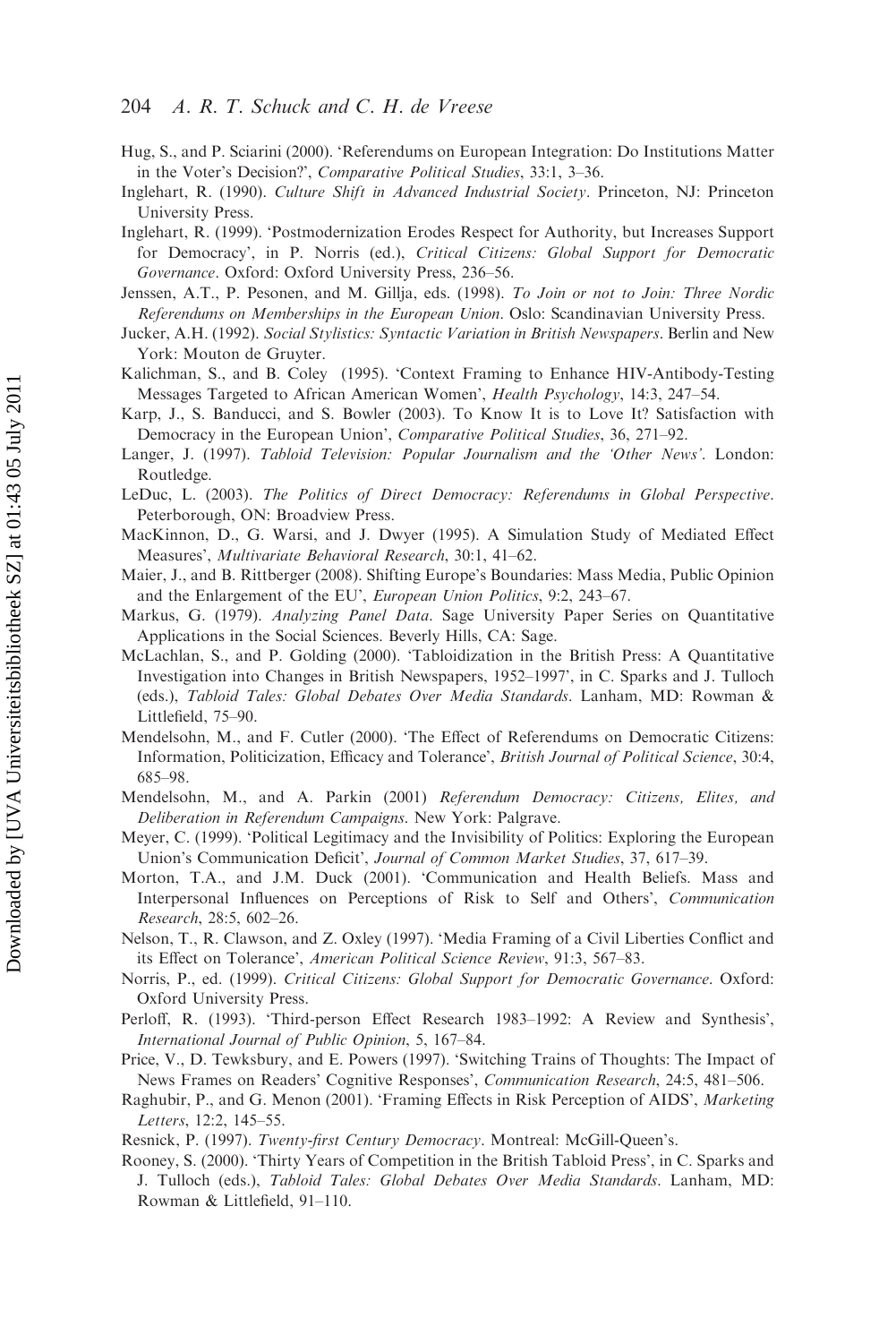- Rothman, A., and P. Salovey (1997). 'Shaping Perceptions to Motivate Healthy Behaviour: The Role of Message Framing', Psychological Bulletin, 121, 3–19.
- Sartori, G. (1987). The Theory of Democracy Revisited. Chatham, NJ: Chatham House.
- Scarrow, S.E. (2001). 'Direct Democracy and Institutional Change: A Comparative Investigation', Comparative Political Studies, 34, 651–65.
- Scharpf, F.W. (1997). 'Economic Integration, Democracy and the Welfare State', Journal of European Public Policy, 4:1, 18–36.
- Schmitter, P.C. (2000). How to Democratize the  $EU-$  and Why Bother. Lanham, MD: Rowman & Littlefield.
- Schneider, T.R., P. Salovey, A.M. Apanovitch, J. Pizarro, D. McCarthy, J. Zullo, and A.J. Rothman (2001). 'The Effects of Message Framing and Ethnic Targeting on Mammography Use among Low-income Women', Health Psychology, 20, 256–66.
- Schönbach, K. (2000). 'Does Tabloidization make German Local Newspapers Successful?', in C. Sparks and J. Tulloch (eds.), Tabloid Tales: Global Debates Over Media Standards. Lanham, MD: Rowman & Littlefield, 63–74.
- Schuck, A.R.T., and C.H. de Vreese (2006). 'Between Risk and Opportunity. News Framing and its Effects on Public Support for EU Enlargement', European Journal of Communication, 21:1, 5–32.
- Schuck, A.R.T., and C.H. de Vreese (2008). 'The Dutch No to the EU Constitution: Assessing the Role of EU Skepticism and the Campaign', Journal of Elections, Public Opinion, and Parties, 18:1, 101–28.
- Setala, M. (1999). 'Referendums in Western Europe A Wave of Direct Democracy?', Scandinavian Political Studies, 22, 327–40.
- Sobel, M. (1982). 'Asymptotic Intervals for Indirect Effects in Structural Equations Models', in S. Leinhart (ed.), Sociological Methodology 1982. San Francisco: Jossey-Bass, 290–312.
- Sparks, C. (2000). 'Introduction: Panic over Tabloid News', in C. Sparks and J. Tulloch (eds.), Tabloid Tales: Global Debates Over Media Standards. Lanham, MD: Rowman & Littlefield,  $1-40.$
- Tyler, T., and F. Cook (1984). 'The Mass Media and Judgments of Risk: Distinguishing Impact on Personal and Societal Level Judgments', Journal of Personality and Social Psychology, 47, 693–708.
- Uribe, R., and B. Gunter (2004). 'The Tabloidization of British Tabloids', European Journal of Communication, 19:3, 387–402.
- Winston, B. (2002). 'The Tabloidisation of Television: 1975–2001', Journalism Studies, 3:1, 1–24.

#### APPENDIX OVERVIEW OF VARIABLES

Gender: Male = 1 (47.7 per cent); female = 0 (52.3 per cent).

*Age*: In years (M = 48.3, SD = 15.98).

Education: Seven levels of education (from lowest to highest)

Political interest (index): Two-item index scale from 1 (low interest) to 3 (high interest): (1) 'How much are you interested in politics in general?'; (2) 'How much are you interested in European politics?' ( $M = 1.82$ , SD = 0.54,  $\alpha = 0.82$ ).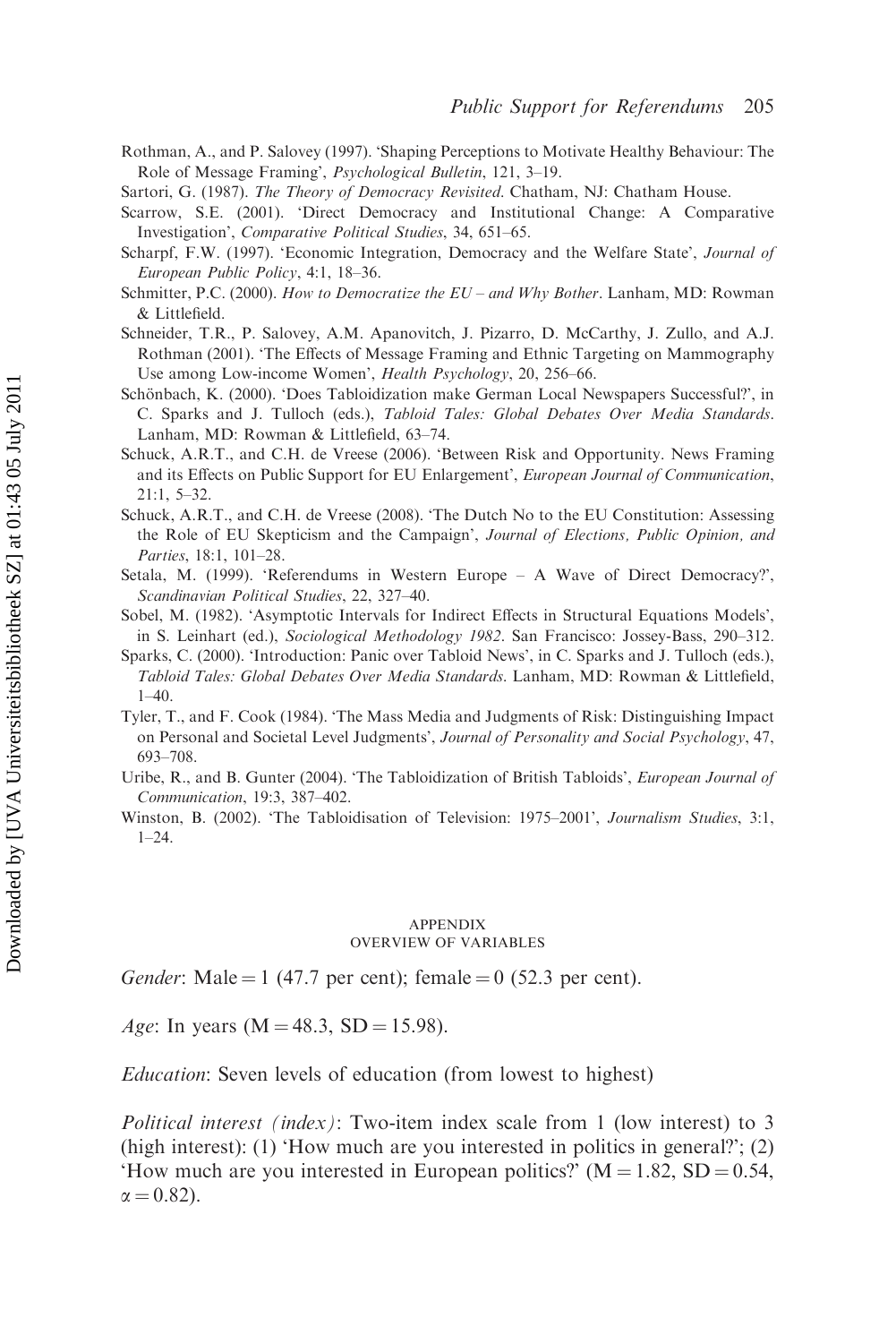Political orientation: Respondents were asked to indicate their political orientation on an 11-point left–right scale and were coded as either leaning to the left  $(1-4)$  or leaning to the right  $(8-11)$ . Two dummy variables were built representing respondents with left political ideology (18.1 per cent) or right political ideology (24.1 per cent) as opposed to centrist orientation.

*Political efficacy (index)*: Four-item index scale from 0 (low level of efficacy) to 1 (high level of efficacy): (1) 'Politicians do not care about opinions of people like me', (2) 'Parties are only interested in my vote, not in my opinion'; (3) 'People like me have no influence on politics'; (4) 'Politicians quickly lose contact with citizens'; (M = 0.29, SD = 0.33,  $\alpha$  = 0.71).

Satisfaction with domestic democracy and EU democracy: Two items measured on a scale from 1 (not at all satisfied) to 4 (very satisfied): Satisfaction with domestic democracy: 'How satisfied are you with the way democracy works in the Netherlands?' ( $M = 2.70$ , SD = 0.68); Satisfaction with democracy in the EU: 'How satisfied are you with the way democracy works in the EU?' ( $M = 2.30$ , SD = 0.66).

Interpersonal communication about referendum: 1 (almost never) to 4 (very often) rating scale: 'How frequently have you discussed about the referendum with your friends, family or colleagues?'  $(M = 2.88$ ,  $SD = 0.80$ ).

Campaign evaluation (2 items): Two items on a scale from 1 (fully disagree) to 5 (fully agree): (1) 'The discussion about the EU Constitution was straightforward and sincere'  $(M = 2.95, SD = 0.97)$ ; (2) The campaign clarified the contents of the EU Constitution well'  $(M = 2.05, SD = 0.94)$ .

Exposure to campaign news coverage: Exposure to each newspaper outlet was measured by asking respondents if they turn daily or almost daily to an outlet and coded as either  $0 - no$  or  $1 - yes$ : Telegraaf:  $M = 0.19$ ,  $SD = 0.40$ ; Volkskrant:  $M = 0.08$ ,  $SD = 0.27$ ; Trouw:  $M = 0.03$ ,  $SD = 0.18$ ; NRC Handelsblad:  $M = 0.05$ ,  $SD = 0.22$ ; Algemeen Dagblad:  $M = 0.09$ ,  $SD = 0.29$ ; Metro:  $M = 0.16$ ,  $SD = 0.36$ . Individual scores for Telegraaf, Metro, and Algemeen Dagbald have been summed up and divided by three to build an overall exposure index for tabloid newspapers  $(M = 0.15,$  $SD = 0.20$ ). Individual scores for Volkskrant, NRC Handelsblad, and Trouw have been summed up and divided by three to build an overall exposure index for broadsheet newspapers  $(M = 0.05, SD = 0.13)$ . Exposure to the main public TV news show NOS Journaal, the main private news show RTL Nieuws, and the main current affairs programme was measured on four-point scales from  $1$  – less than once a week to  $4$  – almost daily (NOS) Journaal:  $M = 3.44$ ,  $SD = 0.95$ ; RTL Nieuws:  $M = 2.67$ ,  $SD = 1.20$ ; NOVA Den Haag vandaag:  $M = 2.24$ ,  $SD = 1.11$ . How often people visit websites